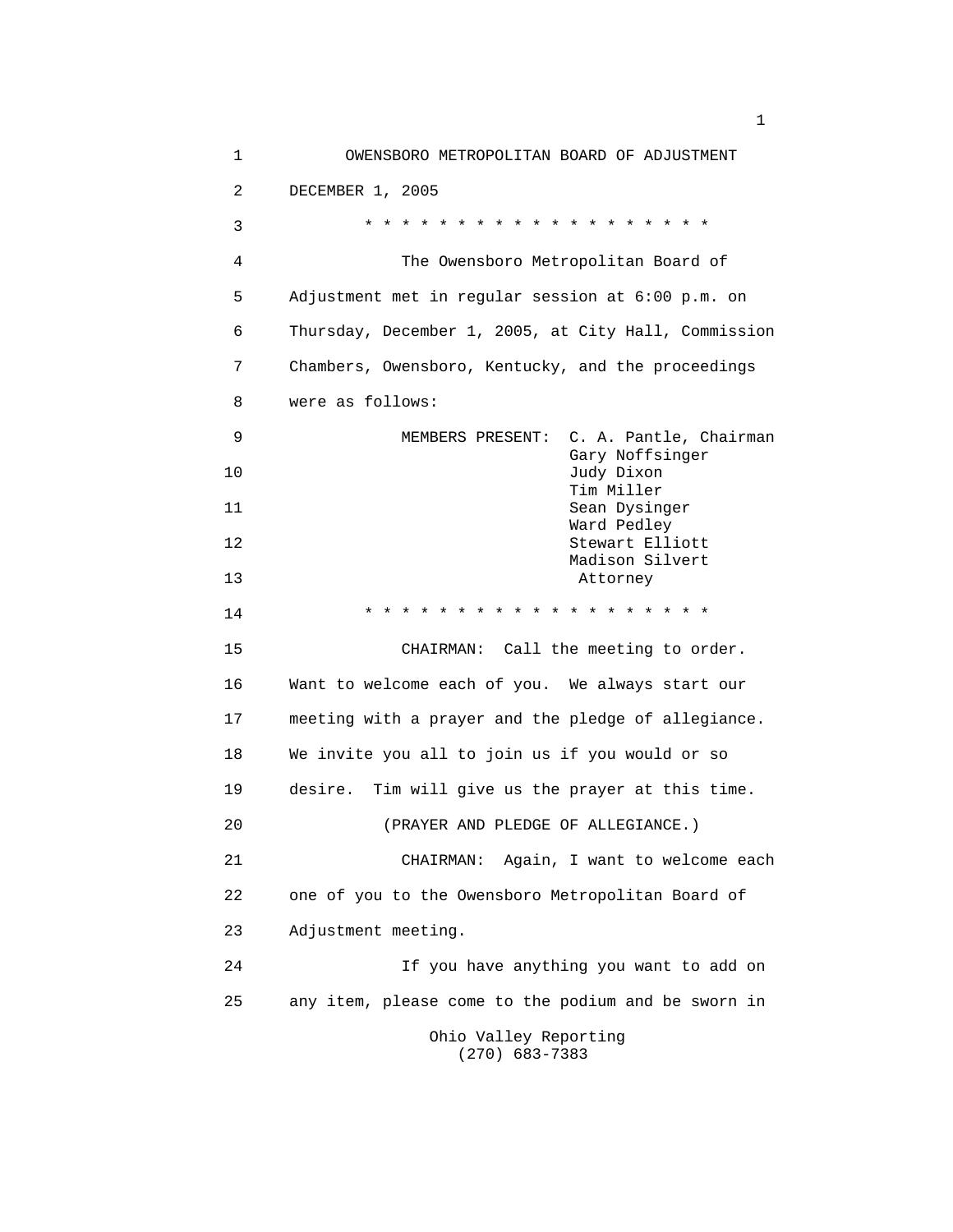1 and then we'll recognize you and we'll listen to what 2 you have. We need to be sure that we get it on record 3 in case there's some problems. 4 With that the first item is consider the 5 minutes of the November 3rd meeting. They're on 6 record in the office. We haven't found anything I 7 don't think that needs to be any corrections. With 8 that I entertain a motion to dispose of the item. 9 MS. DIXON: Move to approve. 10 MR. DYSINGER: Second. 11 CHAIRMAN: All in favor raise your right 12 hand. 13 (ALL BOARD MEMBERS PRESENT RESPONDED AYE.) 14 CHAIRMAN: Motion carries. 15 Next item, please, sir. 16 ----------------------------------------- 17 CONDITIONAL USE PERMITS 18 ITEM 2 19 923 East Second Street, in an I-2 zone Consider a request for a Conditional Use Permit in 20 order to fill approximately 75 feet along the Ohio River bank with riprap and concrete rubble in the 21 floodway. Reference: Zoning Ordinance, Article 18, 22 Section 18-6(b)(2)(g) Applicant: Owensboro Grain Company, LLC 23 24 MR. NOFFSINGER: Mr. Chairman, this 25 application has been reviewed by the Planning Staff. Ohio Valley Reporting (270) 683-7383

 $\sim$  2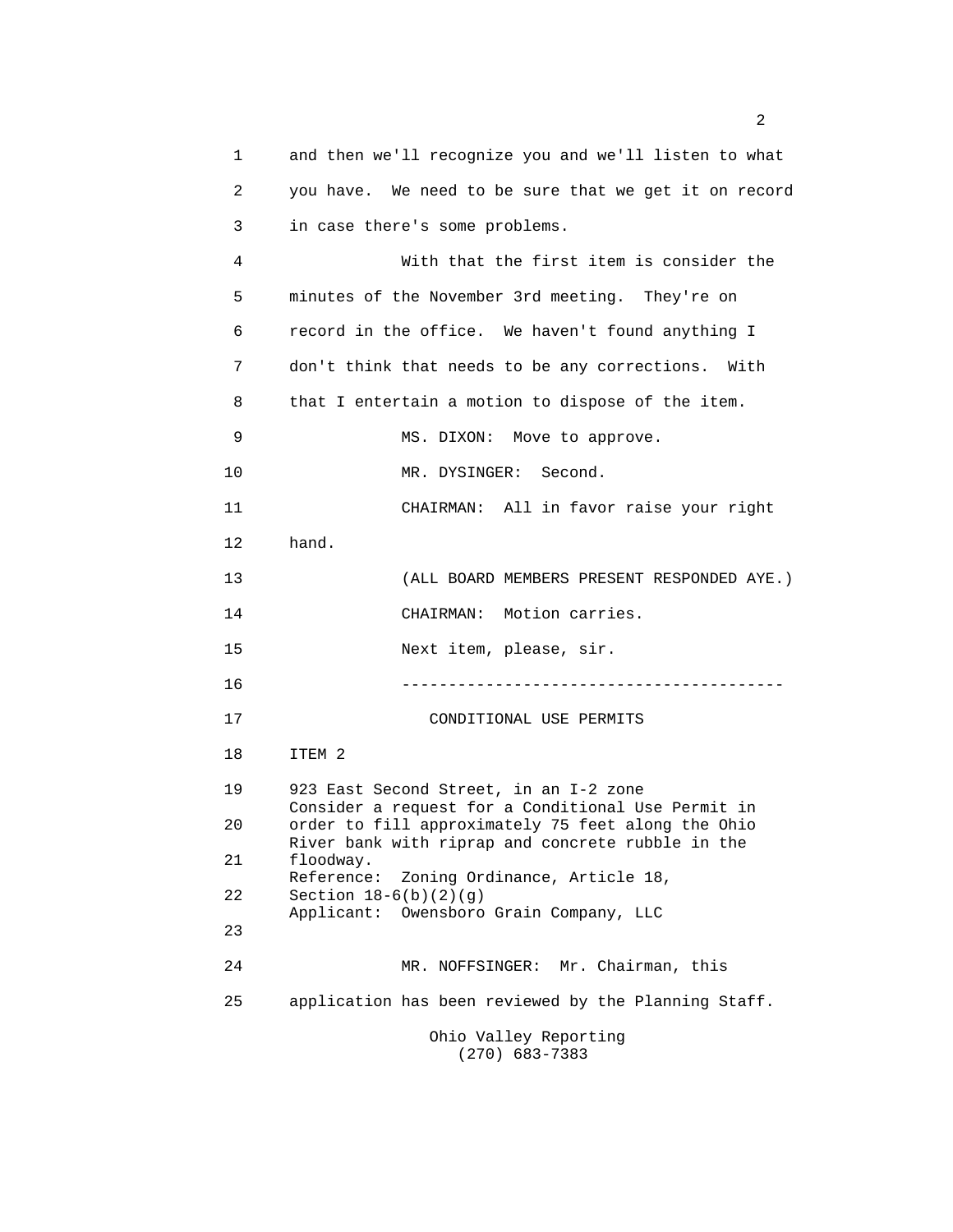1 It is an application for a bank stabilization project 2 along the Ohio River. The applicant has included a 3 letter from their engineer, Jim Riney, stating there 4 will be no impact along the floodway as well as 5 approval letters from the Division of Water and the 6 Corp of Engineers. With that it's ready for 7 consideration. 8 CHAIRMAN: Any objections filed in the 9 office? 10 MR. NOFFSINGER: No, sir. 11 CHAIRMAN: Is anyone wishing to object to 12 this particular item? 13 (NO RESPONSE) 14 CHAIRMAN: Hearing none does the applicant 15 want to add anything on it? 16 (NO RESPONSE) 17 CHAIRMAN: Board member have any questions 18 on the item? 19 (NO RESPONSE) 20 CHAIRMAN: Does the office need to add 21 anything to it? 22 MR. NOFFSINGER: No, sir. 23 CHAIRMAN: With that entertain a motion to 24 dispose of the item. 25 MR. MILLER: Mr. Chairman, motion to Ohio Valley Reporting (270) 683-7383

 $\sim$  3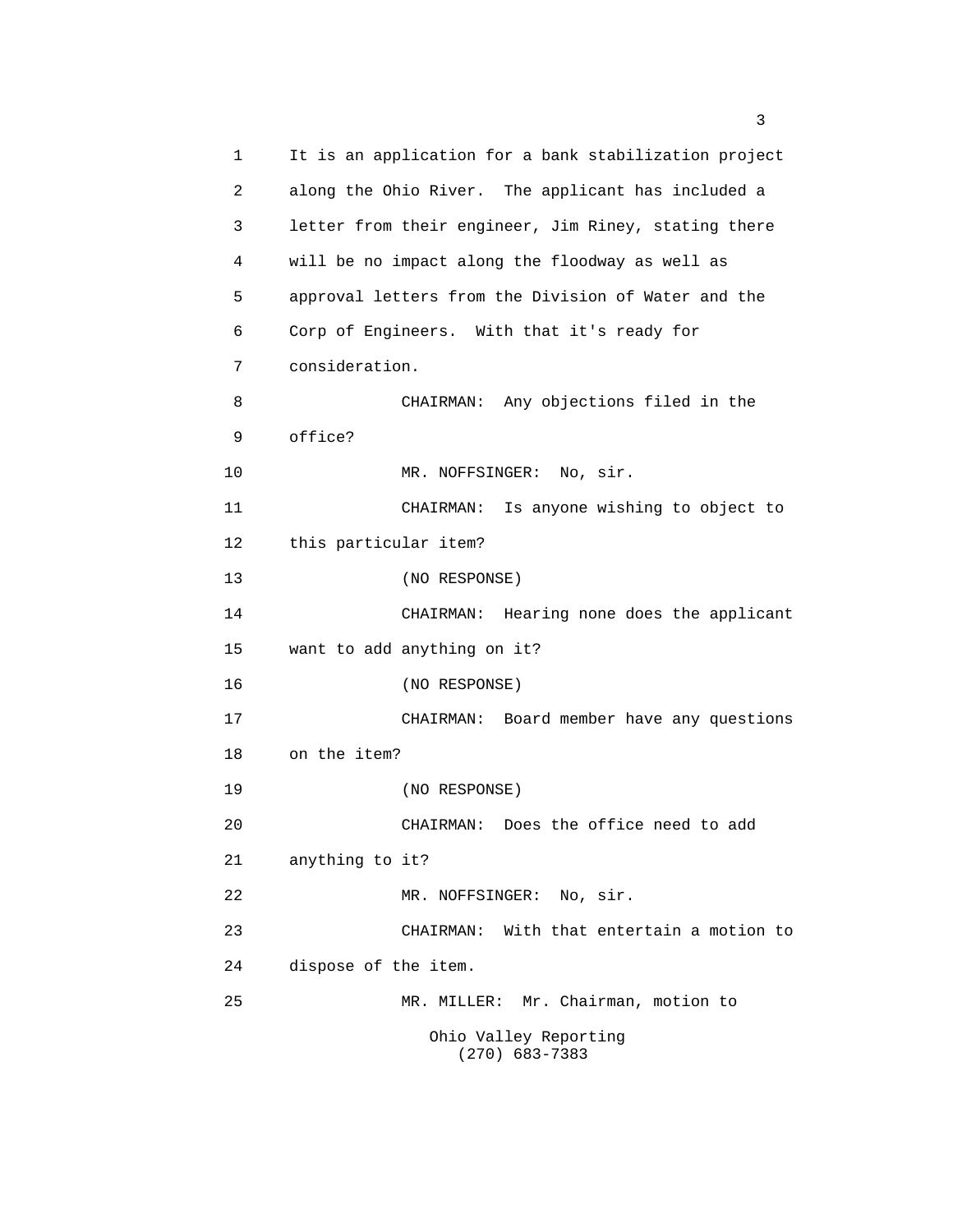| 1  | approve the conditional use permit. It has been                                                              |  |
|----|--------------------------------------------------------------------------------------------------------------|--|
| 2  | approved by the Corp of Engineers and the Division of                                                        |  |
| 3  | It is an improvement to existing river bank<br>Water.                                                        |  |
| 4  | and will help to alleviate erosion.                                                                          |  |
| 5  | CHAIRMAN: Is there a second?                                                                                 |  |
| 6  | MS. DIXON: Second.                                                                                           |  |
| 7  | CHAIRMAN: Any other comments or questions                                                                    |  |
| 8  | from the board or the staff?                                                                                 |  |
| 9  | (NO RESPONSE)                                                                                                |  |
| 10 | CHAIRMAN: Hearing none all in favor raise                                                                    |  |
| 11 | your right hand.                                                                                             |  |
| 12 | (ALL BOARD MEMBERS PRESENT RESPONDED AYE.)                                                                   |  |
| 13 | CHAIRMAN: Motion carries.                                                                                    |  |
| 14 | Next item, please, sir.                                                                                      |  |
| 15 | ITEM 3                                                                                                       |  |
| 16 | 923 East Second Street, in an I-2 zone                                                                       |  |
| 17 | Consider a request for a Conditional Use Permit in<br>order to install, operate and maintain a grain loading |  |
| 18 | facility at an existing soybean processing facility.<br>Reference: Zoning Ordinance, Article 8,              |  |
| 19 | Section 8.2 H6<br>Applicant: Owensboro Grain Company, LLC                                                    |  |
| 20 | MR. NOFFSINGER: Mr. Chairman, this                                                                           |  |
| 21 | property is developed for a grain processing, soybean                                                        |  |
| 22 | processing facility operated by Owensboro Grain.<br>They                                                     |  |
| 23 | have a number of storage tanks on this particular                                                            |  |
| 24 | piece of property as well as buildings.<br>They've                                                           |  |
| 25 | existed here for many, many years.<br>This is an                                                             |  |
|    | Ohio Valley Reporting<br>$(270)$ 683-7383                                                                    |  |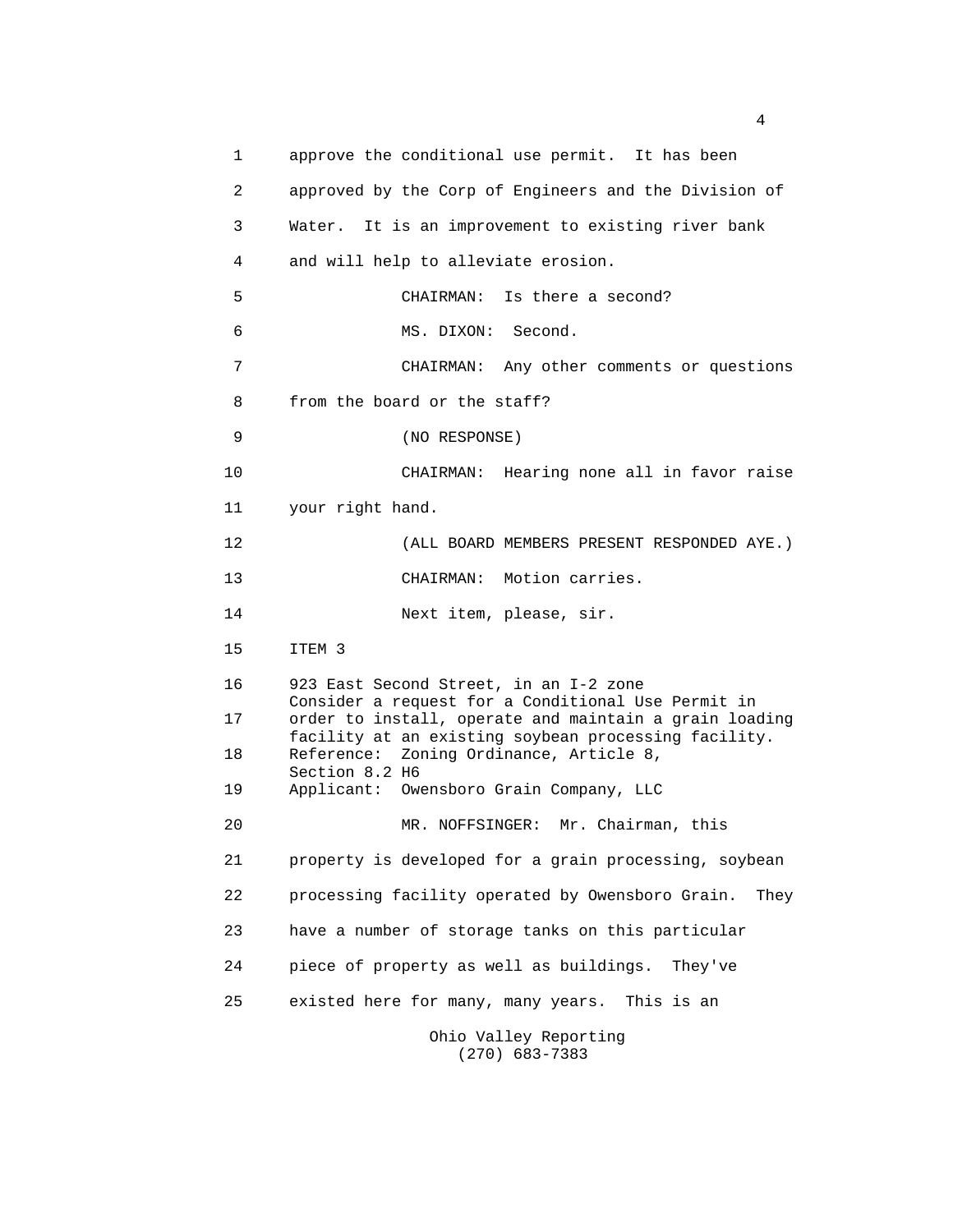1 expansion of their existing facility which each of you 2 have a copy of their site plan. They will be 3 constructing a mill and pellet truck loading facility. 4 This application is in order. 5 CHAIRMAN: Any objections in the office? 6 MR. NOFFSINGER: No, sir. 7 CHAIRMAN: Is the applicant here? 8 APPLICANT REP: Yes. 9 CHAIRMAN: Do you have anything you want 10 to add to it at this time? 11 APPLICANT REP: I don't guess so, sir. 12 CHAIRMAN: Anyone in the audience 13 objecting to it? 14 (NO RESPONSE) 15 CHAIRMAN: Board have any questions of the 16 applicant? 17 (NO RESPONSE) 18 CHAIRMAN: Does the staff have anything 19 else to add? 20 MR. NOFFSINGER: No, sir. 21 CHAIRMAN: Chair is ready for a motion. 22 MR. DYSINGER: Move to approve giving the 23 findings that it's an expansion of existing activity 24 and will not significantly alter the appearance of the 25 area.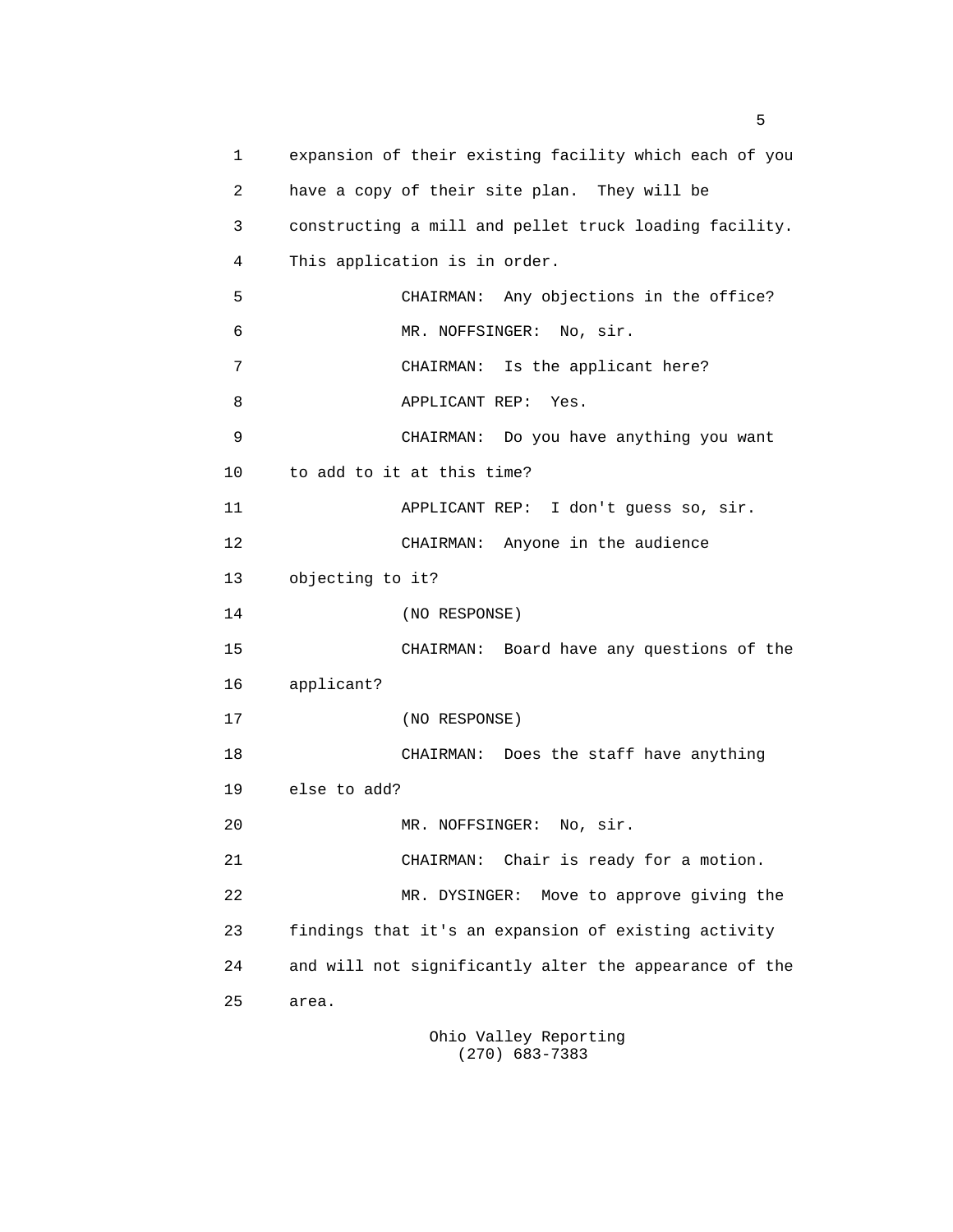1 CHAIRMAN: Is there a second? 2 MR. MILLER: Second. 3 CHAIRMAN: Any other comments or 4 questions? 5 (NO RESPONSE) 6 CHAIRMAN: Hearing none all in favor raise 7 your right hand. 8 (ALL BOARD MEMBERS PRESENT RESPONDED AYE.) 9 CHAIRMAN: Motion carries. 10 Next item, please. 11 ITEM 4 12 2502 Ebach Street, in an R-4DT zone Consider a request for a Conditional Use Permit to 13 place an approximately 14'x46' class 2-manufactured home on the property. 14 Reference: Zoning Ordinance, Article 8, Section 8.2 A 10B, 8.4/7 15 Applicant: George Paulin, Paul E. Kinison 16 MR. NOFFSINGER: Mr. Chairman, this 17 application is in order. It's for placement of a 18 manufactured home within an area that has other 19 manufactured housing. The applicant states that there 20 are manufactured homes located at 2502 1/2, 2500, 21 2507, 2509, 2513, 2514, 2510, Ebach Street. 22 Considering that there are other manufactured homes 23 located in this area, Staff would recommend that you 24 take that in consideration in your motion. 25 The applicant is also asking that the Ohio Valley Reporting (270) 683-7383

 $\sim$  6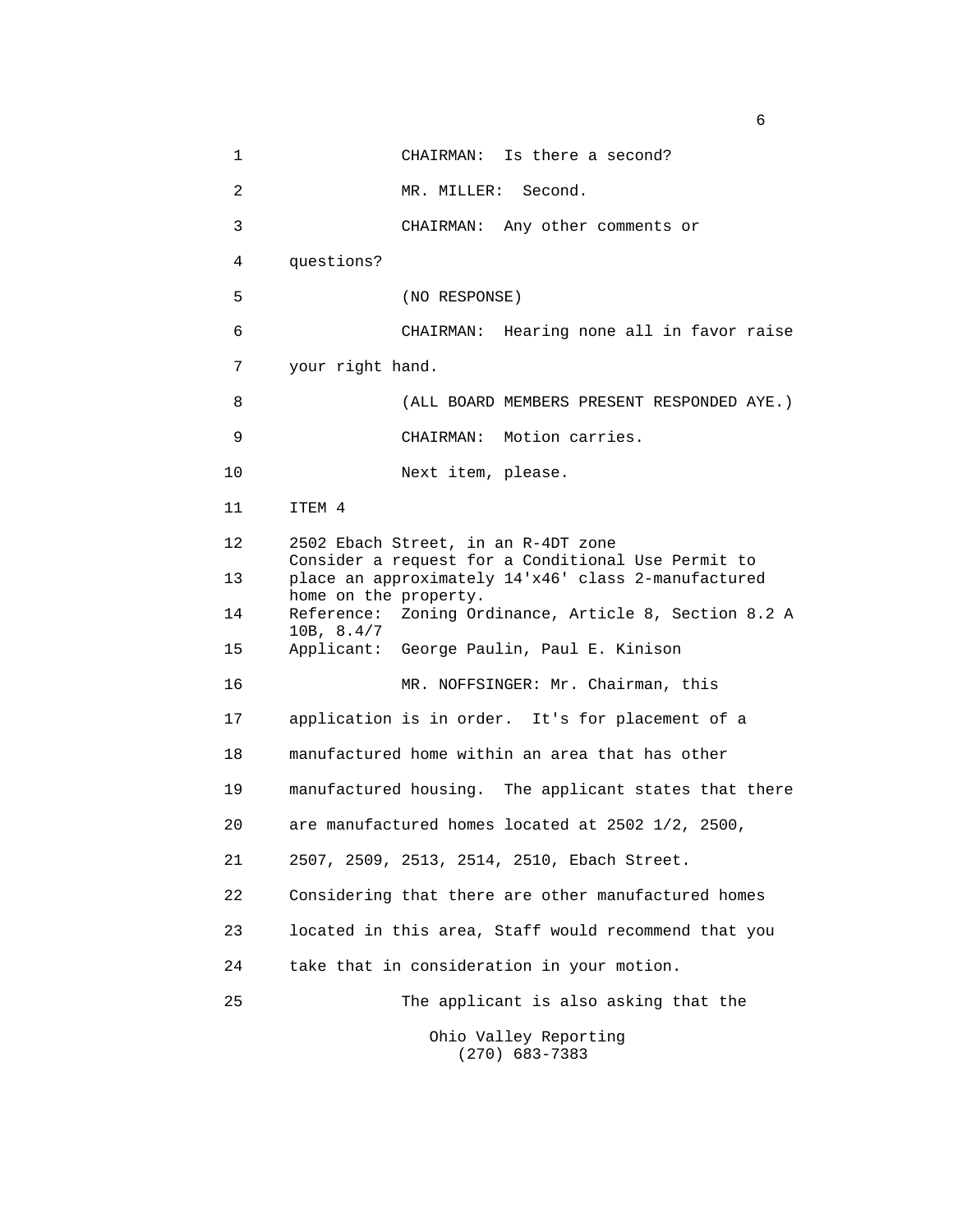1 sidewalk requirement be waived in this particular 2 area. I believe the sidewalk requirement has been 3 waived on other manufactured homes in this area due to 4 the existing right-of-way of Ebach Street as well as 5 the location of existing utilities and other 6 infrastructure within the area. 7 CHAIRMAN: Any objections in the office? 8 MR. NOFFSINGER: No, sir. 9 CHAIRMAN: Anyone wishing to object to 10 this particular item? 11 (NO RESPONSE) 12 CHAIRMAN: Does the applicant have 13 anything you would like to add at this time? 14 APPLICANT REP: No. 15 CHAIRMAN: Any board members have any 16 questions of the applicant? 17 (NO RESPONSE) 18 CHAIRMAN: Any other comments from the 19 Staff? 20 MR. NOFFSINGER: No, sir. 21 CHAIRMAN: Entertain a motion to dispose 22 of the item. 23 MR. PEDLEY: Mr. Chairman, I make a motion 24 for approval based on we have no opposition. It is 25 compatible use with the neighborhood. It will not Ohio Valley Reporting (270) 683-7383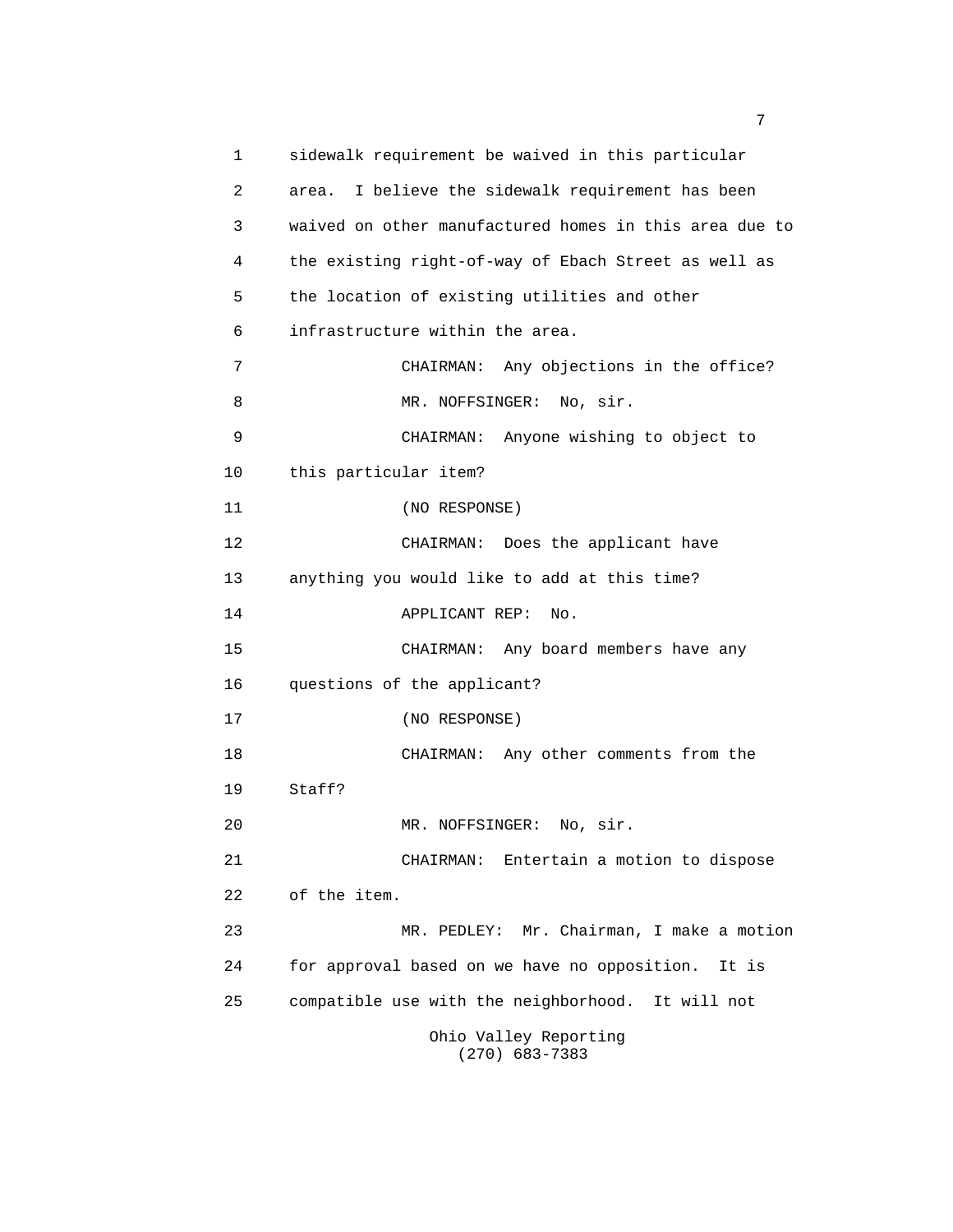1 have an adverse influence on the neighborhood and that 2 we waive the sidewalk requirement. 3 CHAIRMAN: Is there a second? 4 MR. DYSINGER: Second. 5 CHAIRMAN: A motion has been made and a 6 second. Any other comments or questions from the 7 board? 8 (NO RESPONSE) 9 CHAIRMAN: Staff have anything else? 10 MR. NOFFSINGER: No, sir. 11 CHAIRMAN: Hearing none all in favor raise 12 your right hand. 13 (ALL BOARD MEMBERS PRESENT RESPONDED AYE.) 14 CHAIRMAN: Motion carries. 15 Next item, please. 16 ITEM 5 17 4161 KY 554, in an R-1A zone Consider a request for a Conditional Use Permit to 18 place an approximately 16'x76' class 2-manufactured home on the property. 19 Reference: Zoning Ordinance, Article 8, Section 8.2 A10B, 8.4/7 20 Applicant: Jennifer Peercy, Bruce Peercy, James D. Warner, Alicia Warner 21 22 MR. NOFFSINGER: Mr. Chairman, Planning 23 Staff has reviewed this application. It's found to be 24 in order. The applicant is requesting that the 25 sidewalk requirement be waived, which this is a rural Ohio Valley Reporting (270) 683-7383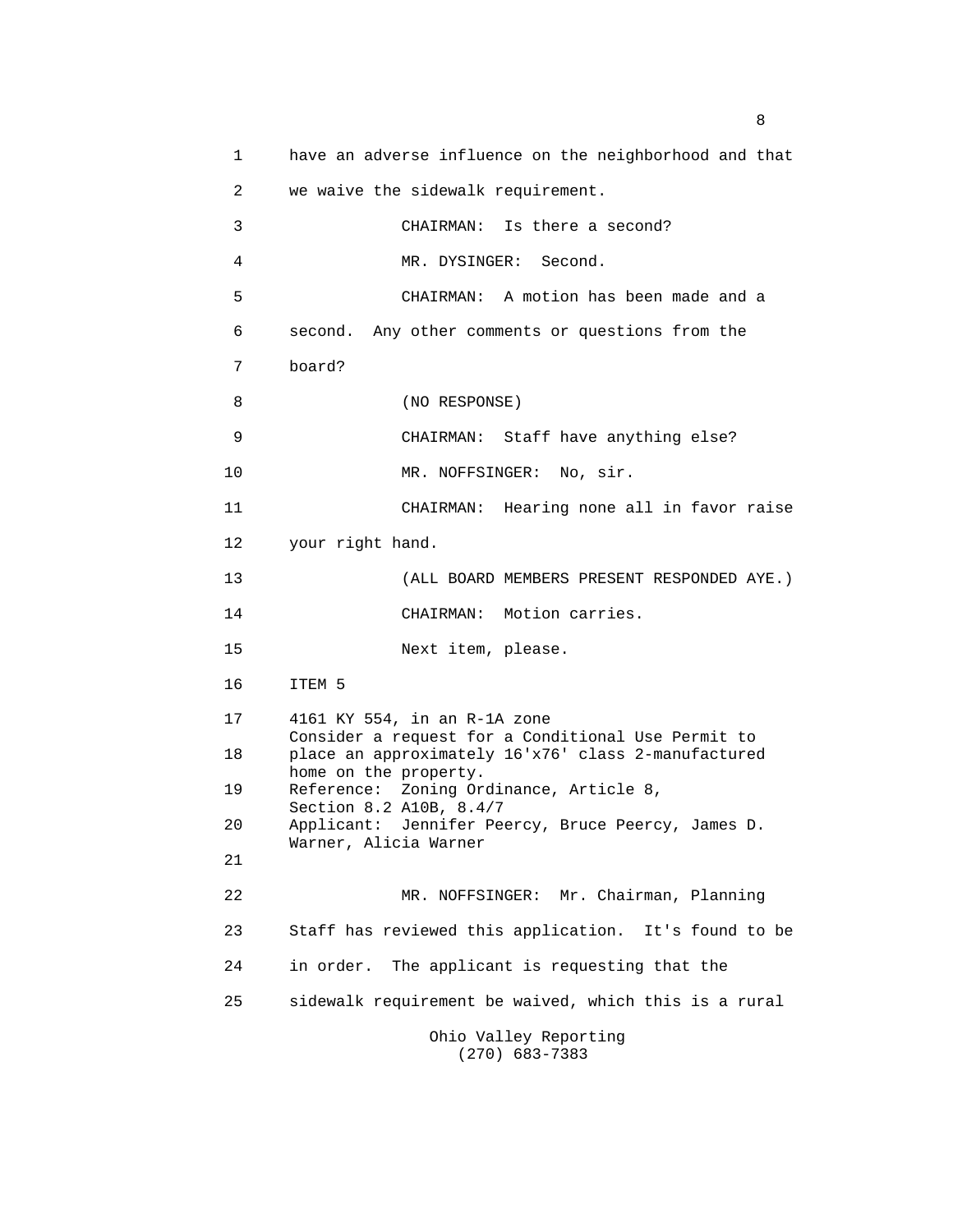1 type street. Sidewalks generally are not required 2 anyway. Certainly they do not exist out in that area. 3 They're also asking that you waive the requirement for 4 paved parking due to the fact that other housing units 5 within the area has gravel parking and it's not paved. 6 With that it's ready for your consideration. 7 CHAIRMAN: Any objections in the office? 8 MR. NOFFSINGER: No, sir. 9 CHAIRMAN: Anyone in the audience wishing 10 to speak in opposition to it? 11 (NO RESPONSE) 12 CHAIRMAN: Does the applicant have 13 anything he'd like to add? 14 APPLICANT REP: No, sir. 15 CHAIRMAN: Any board members have any 16 questions of the applicant? 17 MR. DYSINGER: Mr. Chairman, I've got a 18 question. 19 Mr. Noffsinger, we have two applications. 20 I just want to for the record ask why that was and is 21 there any significant difference between the 22 applications? 23 MR. NOFFSINGER: I believe that the reason 24 we have two applications is when this application was 25 submitted it did not have the applicant's signature. Ohio Valley Reporting (270) 683-7383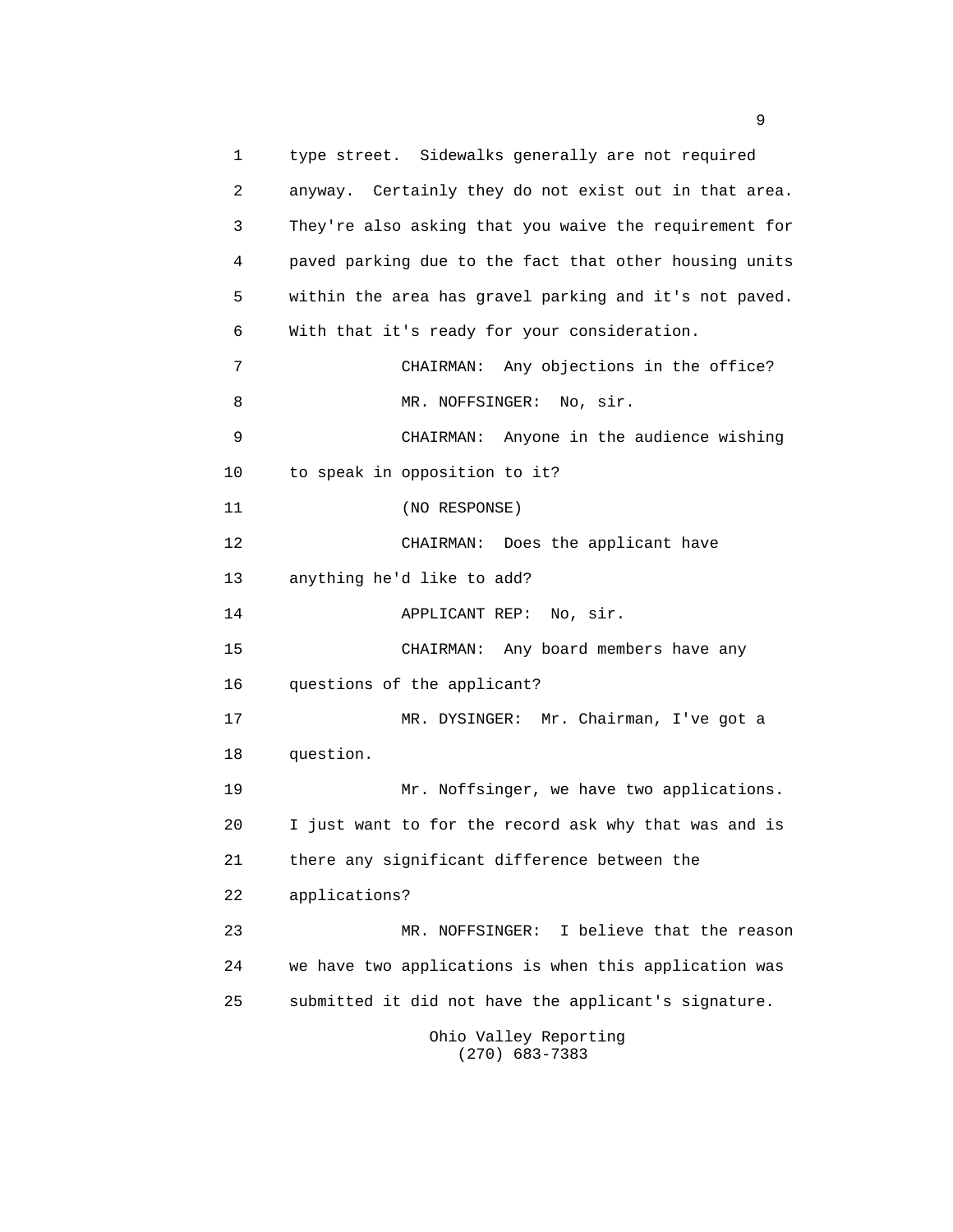1 They all signed as owner co-applicant. So we had them 2 submit a separate application to where we have them 3 sign an appropriate placement. We just wanted to make 4 sure we had everyone's signature in the right spot. 5 If you notice, the applicant is responsible for paying 6 advertising cost in the Messenger-Inquirer. We wanted 7 to make sure we had someone sign in that box. That 8 was the reason for the second application. 9 MR. DYSINGER: One application shows James 10 Warner as owner co-applicant and the other one shows 11 Jennifer Peercy as the owner co-applicant. Does that 12 make any significant difference in the two 13 applications? 14 MR. ELLIOTT: State your name, please. 15 MS. STONE: Becky Stone. 16 (BECKY STONE SWORN BY ATTORNEY.) 17 MS. STONE: There is a contract sale on 18 the property so all of those people that sign the 19 application have an interest in the property. We had 20 both owners, both parties who had interest in the 21 property sign the application. 22 CHAIRMAN: Does that answer your question? 23 MR. DYSINGER: Yes. 24 CHAIRMAN: Any other questions of the 25 applicant or the board? Ohio Valley Reporting (270) 683-7383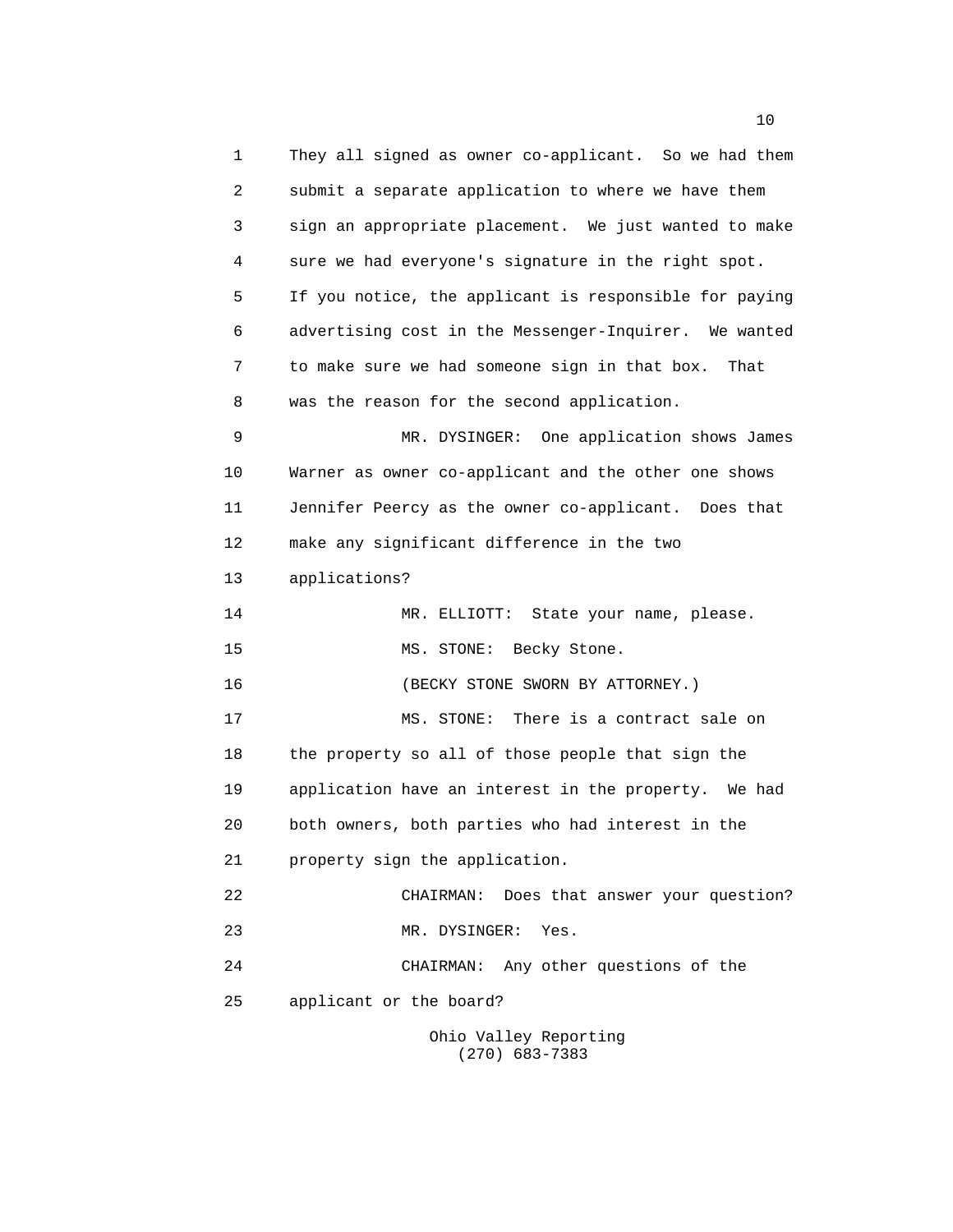1 (NO RESPONSE) 2 CHAIRMAN: Any other comments from the 3 Staff? 4 MR. NOFFSINGER: No, sir. 5 CHAIRMAN: Entertain a motion to dispose 6 of the item, please. 7 MR. DYSINGER: I'm sorry, Mr. Chairman. 8 Just to make sure we're clear on this. The waivers 9 that are requested on this, sidewalk and paved 10 parking? 11 MR. NOFFSINGER: Yes. 12 MR. DYSINGER: Move to approve the 13 application, Mr. Chairman, the conditional use permit 14 given the findings that it's consistent with the 15 surrounding area, not incompatible with the 16 Comprehensive Plan and that we also waive the 17 requirements for sidewalk and paved parking area. 18 CHAIRMAN: Is there a second? 19 MR. PEDLEY: Second. 20 CHAIRMAN: Any other questions or comments 21 from the board? 22 (NO RESPONSE) 23 CHAIRMAN: Staff have anything else? 24 MR. NOFFSINGER: No. 25 CHAIRMAN: All in favor raise your right Ohio Valley Reporting (270) 683-7383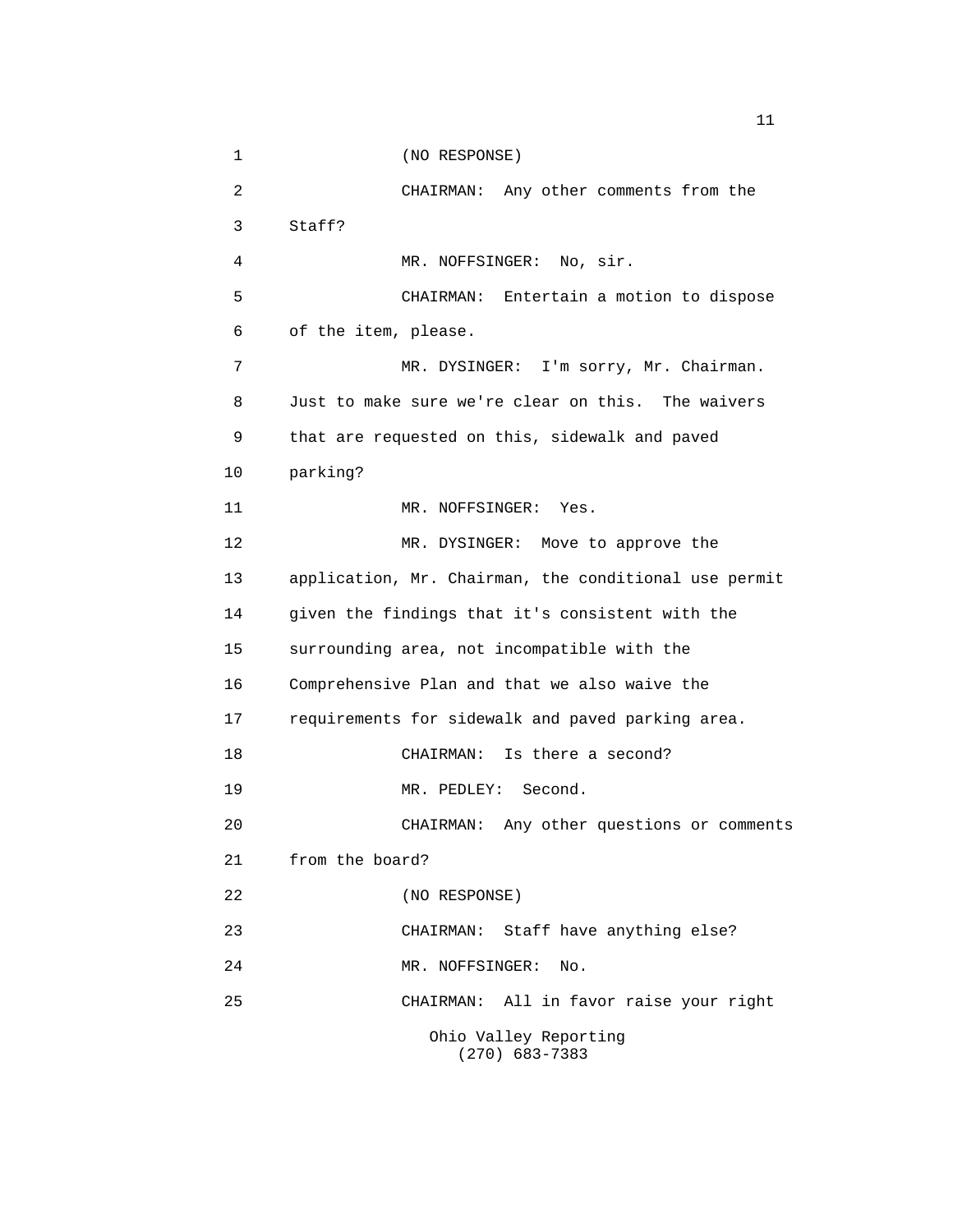1 hand. 2 (ALL BOARD MEMBERS PRESENT RESPONDED AYE.) 3 CHAIRMAN: Motion carries. 4 Next item, please. 5 ITEM 6 6 8700-8800 Blocks Laketown Road, in an A-R zone Consider a request for a Conditional Use Permit to 7 construct a new effluent line and to remove the existing pig retrieval station and construct a new pig 8 retrieval station and to remove existing riprap and install new riprap and/or concrete anchors in the 9 floodway. Reference: Zoning Ordinance, Article 18, 10 Section 18-6(b)(2)(g) Applicant: Kimberly Clark, Aluminum Company of 11 America, James W. Wilhite 12 MR. NOFFSINGER: Mr. Chairman, this 13 application comes with a letter from Mr. David Weaver, 14 local engineer, stating that this construction will 15 have no impact upon the floodway as well as approvals 16 from the Division of Water and the Corp of Engineers. 17 It's ready for your consideration. 18 CHAIRMAN: Any objections in the office? 19 MR. NOFFSINGER: No, sir. 20 CHAIRMAN: Anyone wishing to object to 21 this item? 22 (NO RESPONSE) 23 CHAIRMAN: Does the applicant have 24 anything he'd like to add? 25 APPLICANT REP: Not unless there's Ohio Valley Reporting (270) 683-7383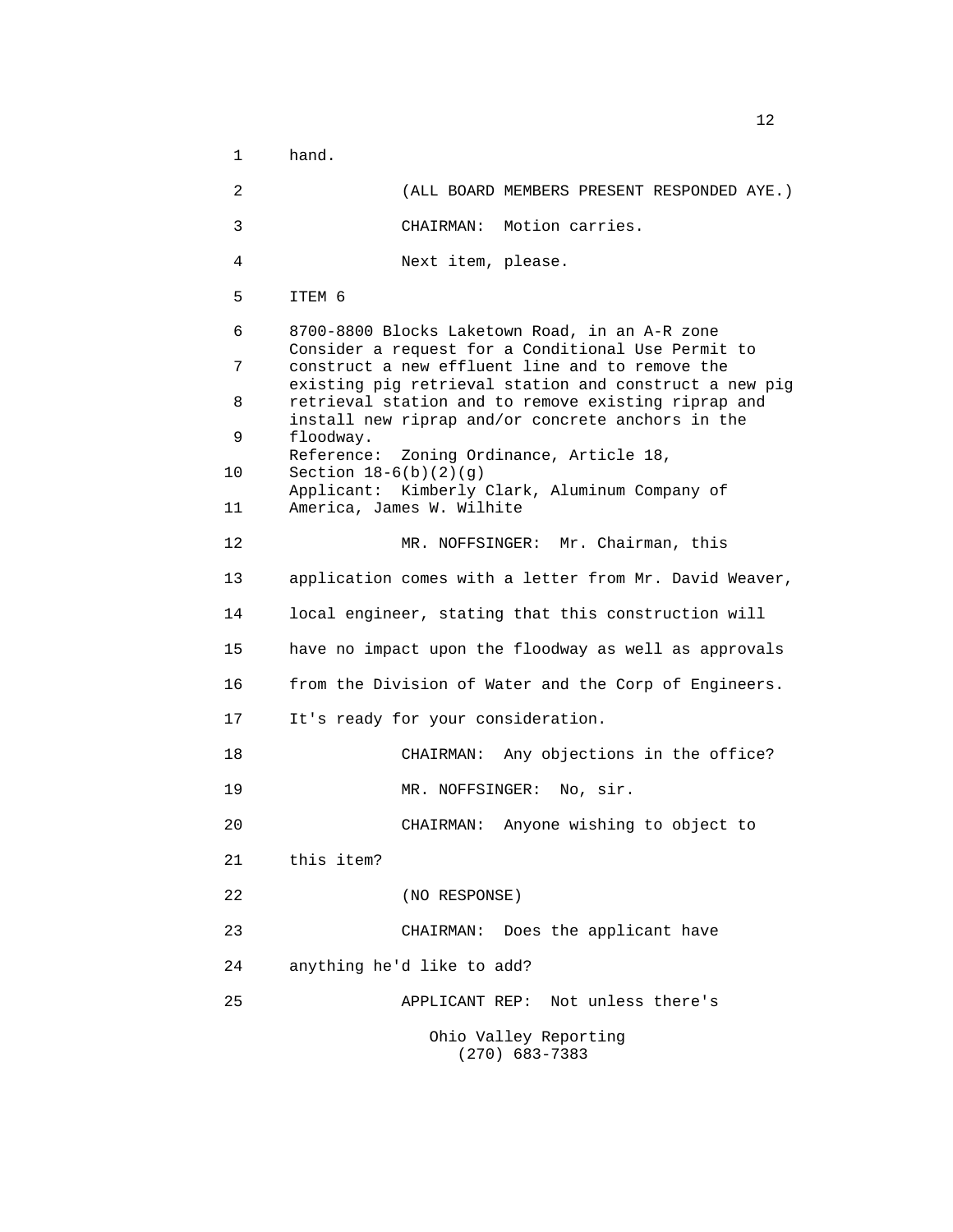1 questions. 2 CHAIRMAN: Board members have any 3 questions or comments? 4 (NO RESPONSE) 5 CHAIRMAN: Staff? 6 MR. NOFFSINGER: No, sir. 7 CHAIRMAN: Entertain a motion to dispose 8 of the item. 9 MS. DIXON: Move to approve because the 10 conditional use permit granting will have no impact on 11 the floodway and has approval of the Division of Water 12 and the Corp of Engineers. 13 CHAIRMAN: Is there a second? 14 MR. DYSINGER: Second. 15 CHAIRMAN: Any other comments or questions 16 from the board? 17 (NO RESPONSE) 18 CHAIRMAN: Staff have anything else? 19 MR. NOFFSINGER: No, sir. 20 CHAIRMAN: Hearing none all in favor raise 21 your right hand. 22 (ALL BOARD MEMBERS PRESENT RESPONDED AYE.) 23 CHAIRMAN: Motion carries. 24 Next item, please. 25 ITEM 7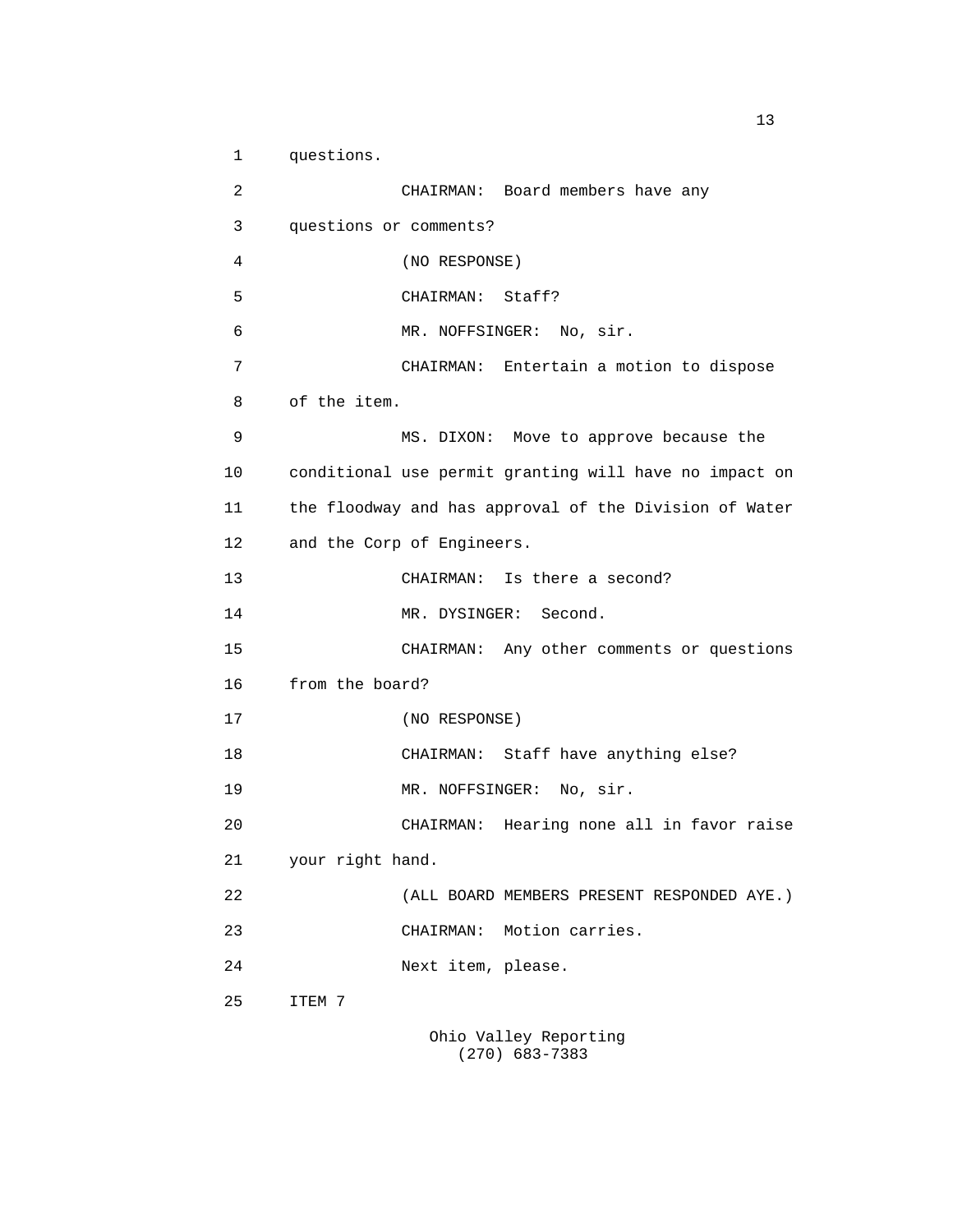1 2 Plumb Street, in an R-4DT zone Consider a request for a Conditional Use Permit to 2 install fencing and a permanent residential boat dock on the Ohio River in the floodway. 3 Reference: Zoning Ordinance, Article 18, Section  $18-6(b)(2)(f)$  4 Applicant: Mark Dohrenwend, Shannon O'Connor 5 MR. NOFFSINGER: Mr. Chairman, we have a 6 letter in the file from Mr. Jim Riney, local engineer, 7 stating that this construction will have no impact 8 upon the floodway, as well as a letter of approval 9 from the Division of Water and the Corp of Engineers. 10 It's ready for your consideration. 11 CHAIRMAN: Any opposition in the office? 12 MR. NOFFSINGER: No, sir. 13 CHAIRMAN: Is anyone wishing to speak in 14 opposition of this item? 15 (NO RESPONSE) 16 CHAIRMAN: Does the applicant have 17 anything you'd like to add? 18 APPLICANT REP: No. 19 CHAIRMAN: Board members have any 20 questions or comments? 21 (NO RESPONSE) 22 MR. DYSINGER: Mr. Chairman, under deed 23 history and subdivision, Mr. Noffsinger, everything in 24 order there? I mean I'm just quickly scanning it. 25 I'm sure you guys looked over that. Ohio Valley Reporting

(270) 683-7383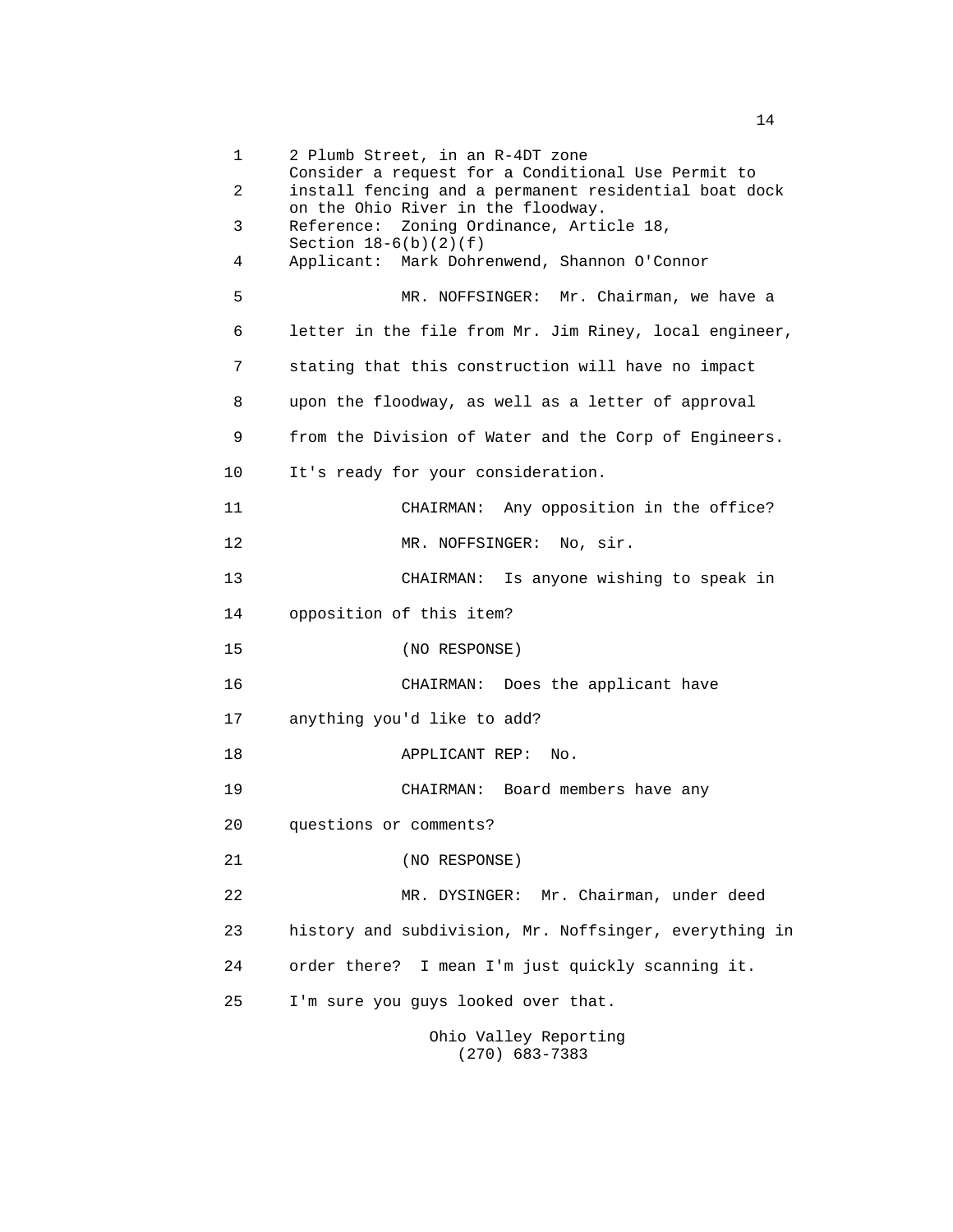1 MR. NOFFSINGER: Yes, sir, everything is 2 in order. 3 CHAIRMAN: Entertain a motion to dispose 4 of the item. 5 MR. PEDLEY: Mr. Chairman, I make a motion 6 for approval based on it's been approved by the Corp 7 of Engineers, Division of Water. It will not have an 8 adverse influence on the floodway. 9 MR. MILLER: Second. 10 CHAIRMAN: Any other questions or comments 11 from the board? 12 (NO RESPONSE) 13 CHAIRMAN: Office have any other comments? 14 MR. NOFFSINGER: No, sir. 15 CHAIRMAN: Hearing none all in favor raise 16 your right hand. 17 (ALL BOARD MEMBERS PRESENT RESPONDED AYE.) 18 CHAIRMAN: Motion carries. 19 Next item, please. 20 ----------------------------------------- 21 VARIANCES 22 ITEM 8 23 1213, 1221, 1225 Frederica Street, in a B-4 zone Consider request for a Variance to reduce the rear 24 yard building setback from 20 feet to 10 feet and to reduce the roadway buffer on Frederica Street from 60 25 feet from the street centerline to 40 feet from the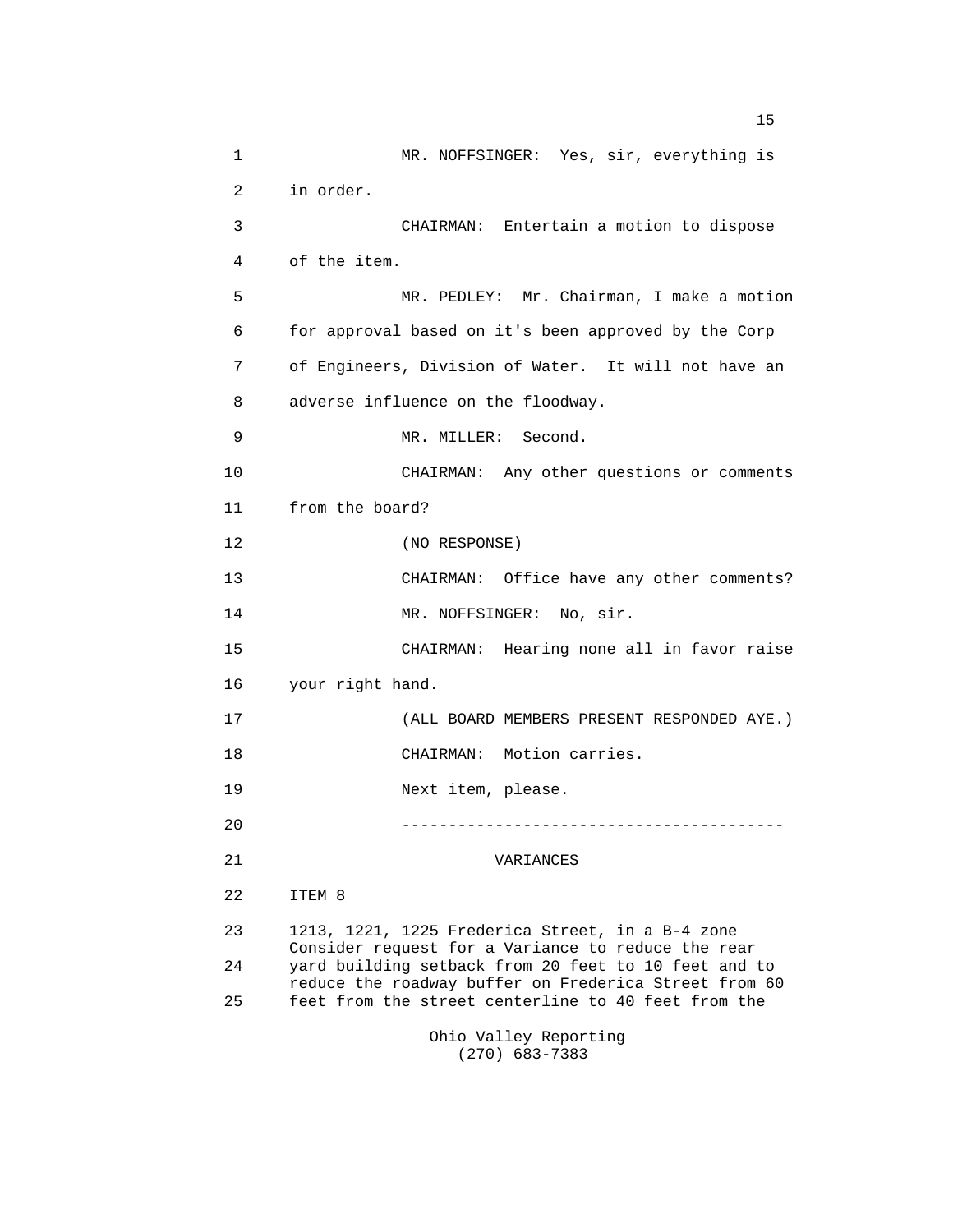1 street centerline and to reduce the roadway buffer on West Parrish Avenue from 50 feet from the street 2 centerline to 30 feet from the street centerline in order to construct an approximately 7,000 square foot 3 video store. Reference: Zoning Ordinance, Article 8, 4 Section 8.5.16(e), Article 13, Section 13.622 Applicant: Family Video Movie Club, Inc., David Young **5 5**  6 MR. CHAIRMAN: Mr. Chairman, Itme 8 has 7 been withdrawn. 8 ITEM 9 9 1601 Pearl Street, in an R-4DT zone Consider request for a Variance to reduce the street 10 yard building setback from 15 feet to 5 feet in order to construct a single-family residence on the 11 property. Reference: Zoning Ordinance, Article 3, Section 12 3-5(a)(3), Article 8, Section 8.5.11(c) Applicant: St. Joseph & Paul Catholic Church 13 14 MR. NOFFSINGER: Mr. Chairman, I would 15 like to ask Mr. Doug Lane to please present his review 16 and findings on this variance to the board. 17 MR. ELLIOTT: State your name, please. 18 MR. LANE: Doug Lane. 19 (MR. DOUG LANE SWORN BY ATTORNEY.) 20 MR. LANE: The subject property is looking 21 to reduce the side yard setback from 15 feet o 5 feet. 22 The zoning ordinance in Article 3, Section 3-5(a)(3) 23 for back to back lots allows for the street yard 24 setback to be reduced from what would normally be 25 25 feet to 15 feet. There are other houses in the area Ohio Valley Reporting (270) 683-7383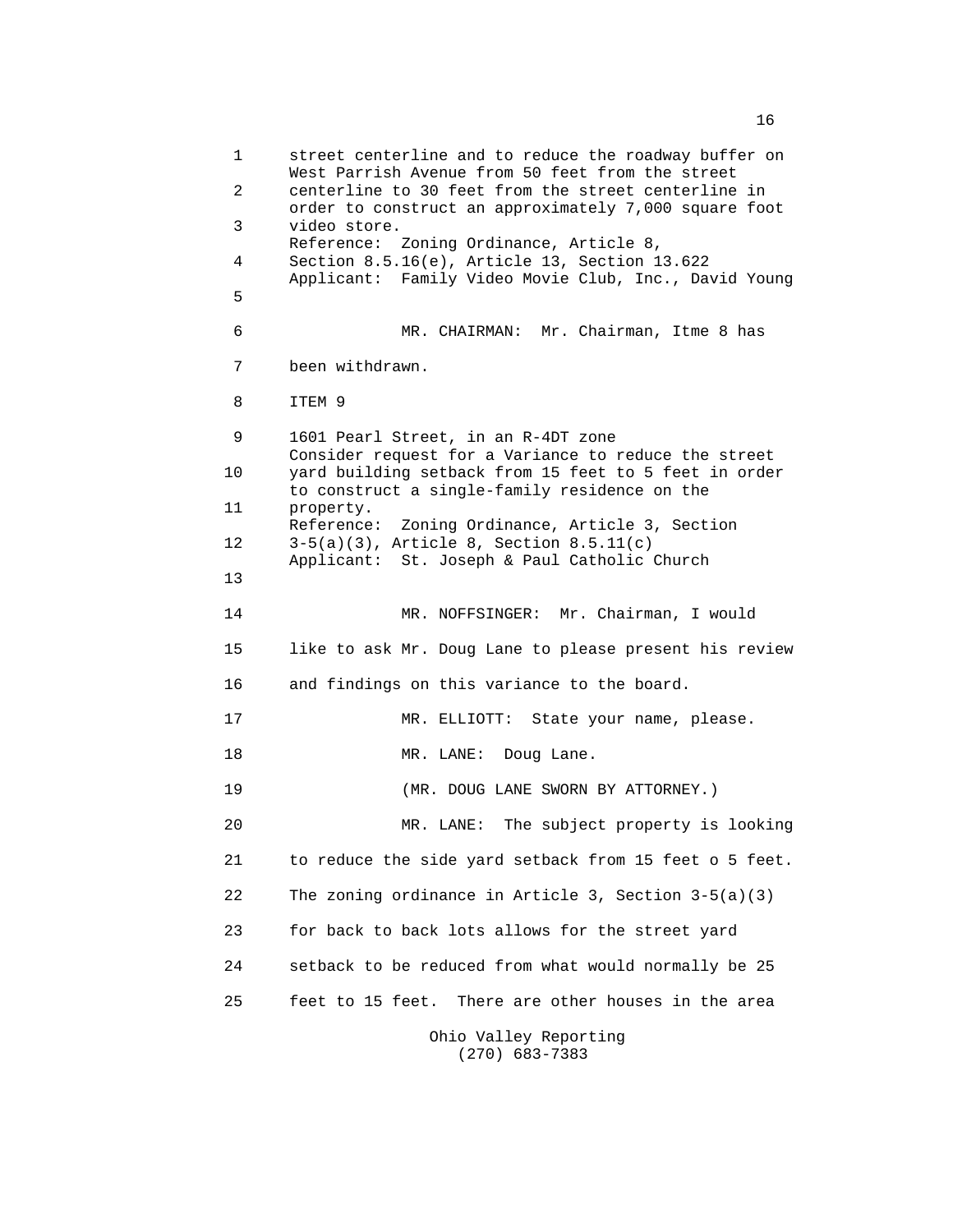| 1              | that appear to encroach into the side yard setback.    |
|----------------|--------------------------------------------------------|
| $\overline{2}$ | So the Staff recommend that this variance be approved. |
| 3              | CHAIRMAN: Questions of the Staff?                      |
| 4              | (NO RESPONSE)                                          |
| 5              | CHAIRMAN: Any objections in the office?                |
| 6              | MR. NOFFSINGER: No, sir.                               |
| 7              | CHAIRMAN: Does the applicant have any                  |
| 8              | comments?                                              |
| 9              | APPLICANT REP:<br>No.                                  |
| 10             | CHAIRMAN: Anyone objecting against it?                 |
| 11             | (NO RESPONSE)                                          |
| 12             | CHAIRMAN: Entertain a motion to dispose                |
| 13             | of the item.                                           |
| 14             | MR. MILLER: Mr. Chairman, motion to                    |
| 15             | approve the variance since the placement of the        |
| 16             | residence will not create an unsafe situation; will    |
| 17             | not affect the public health or welfare; will not      |
| 18             | cause a nuisance or hazard; it will not alter the      |
| 19             | character of the general vicinity. That there are      |
| 20             | additional properties on all four corner lots that     |
| 21             | encroach the side yard setback and that these other    |
| 22             | encroachments predate the zoning ordinance.            |
| 23             | Is there a second?<br>CHAIRMAN:                        |
| 24             | Second.<br>MS. DIXON:                                  |
| 25             | Any other comments or questions<br>CHAIRMAN:           |
|                | Ohio Valley Reporting<br>$(270)$ 683-7383              |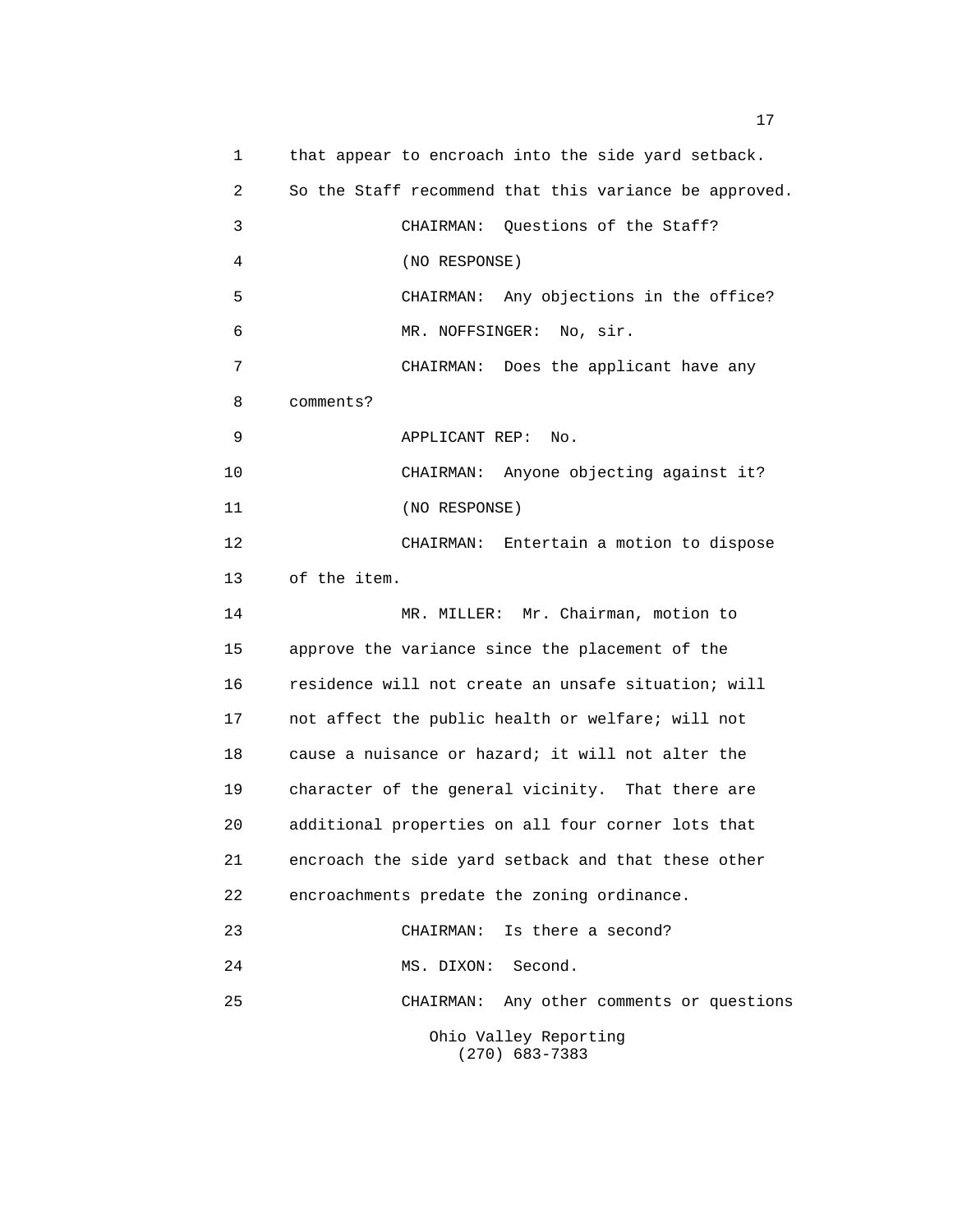1 from the board?

 2 (NO RESPONSE) 3 CHAIRMAN: Staff have any other comments? 4 MR. NOFFSINGER: No, sir. 5 CHAIRMAN: All in favor raise your right 6 hand. 7 (ALL BOARD MEMBERS PRESENT RESPONDED AYE.) 8 CHAIRMAN: Motion carries. 9 Next item, please. 10 ITEM 10 11 5670 Windy Hollow Road, in an A-R zone Consider request for a Variance to reduce the front 12 yard building setback from 60 feet to 33 feet in order to construct a 40'x60' storage building on the 13 property. Reference: Zoning Ordinance, Article 8, 14 Section 8.5.1(c) Applicant: Tom Robertson 15 16 MR. NOFFSINGER: Mr. Chairman, I would 17 like to ask Mr. Doug Lane to describe this request. 18 MR. LANE: The applicant is asking for a 19 27 foot variance to place a 40'x60' storage building 20 on the property. The property has approximately about 21 63 acres. I believe I'm correct on that. Correct me 22 if I'm wrong. Has about 63 acres in the area where 23 they're wanting to locate the storage building is an 24 area that's not being farmed. It does appear that the 25 rest of the farm or majority of the farm looks like it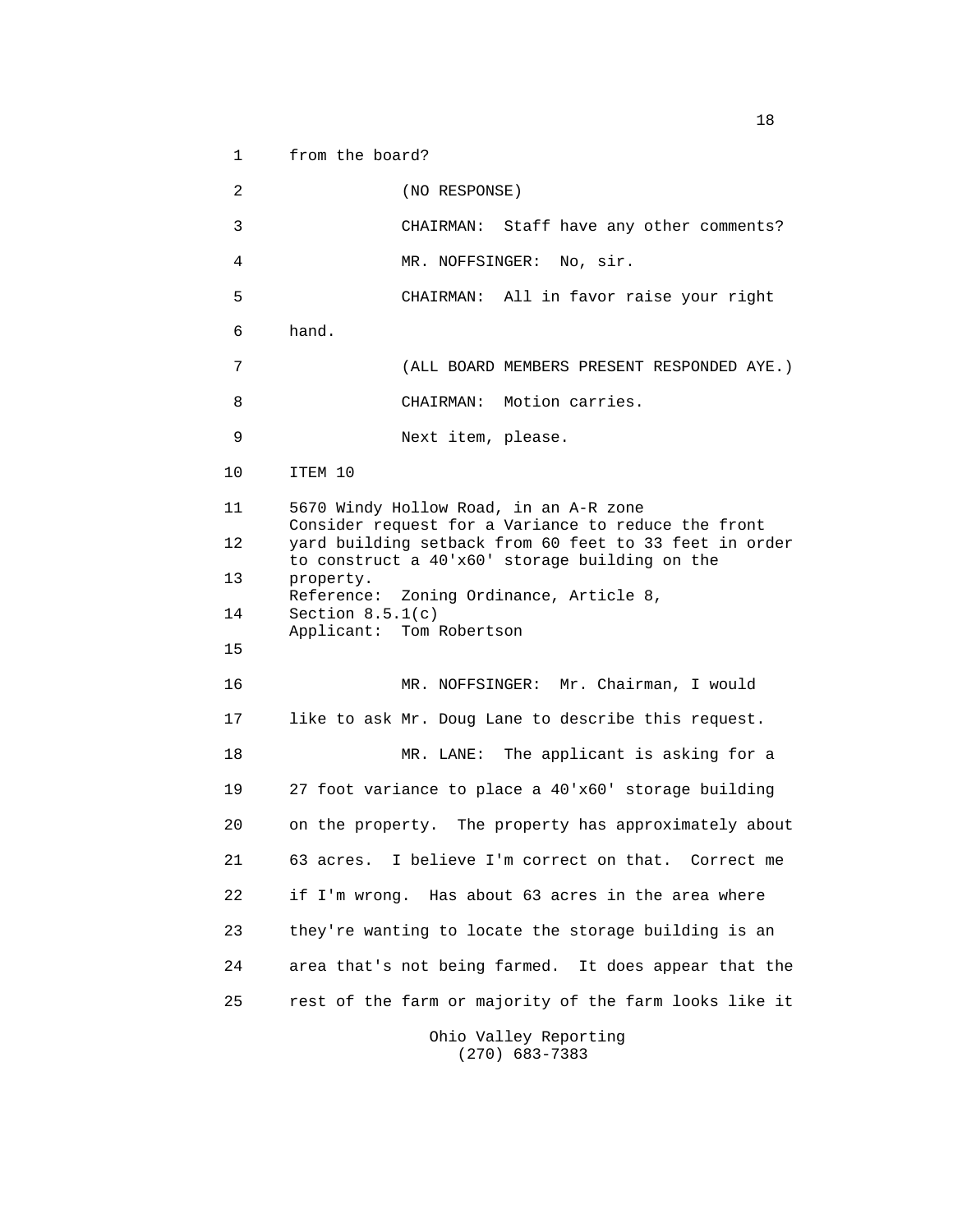1 is being farmed, but there appears to be some areas up 2 around the house where they could or anywhere on the 3 property for that matter where they could actually 4 build a 40'x60' building and meet the required 5 building setback requirements. They also right now 6 have an existing, it's a pretty good size storage 7 building. I don't know the exact size. Maybe 40'x60' 8 or so. They have an existing storage building by the 9 property or by their home. 10 With that being said with the 63 acres and 11 being able to locate the storage building elsewhere on 12 the property and meet the required building setback, 13 we would recommend that this variance be denied. 14 CHAIRMAN: Any questions of the Staff? 15 (NO RESPONSE) 16 CHAIRMAN: Been any objections in the 17 office? 18 MR. NOFFSINGER: No, sir. 19 CHAIRMAN: Does the applicant have 20 anything you would want to present at this time? 21 Come to the podium and state your name, 22 please. 23 MR. ELLIOTT: State your name, please. 24 MR. ROBERTSON: Tom Robertson. 25 (MR. TOM ROBERTSON SWORN BY ATTORNEY.) Ohio Valley Reporting (270) 683-7383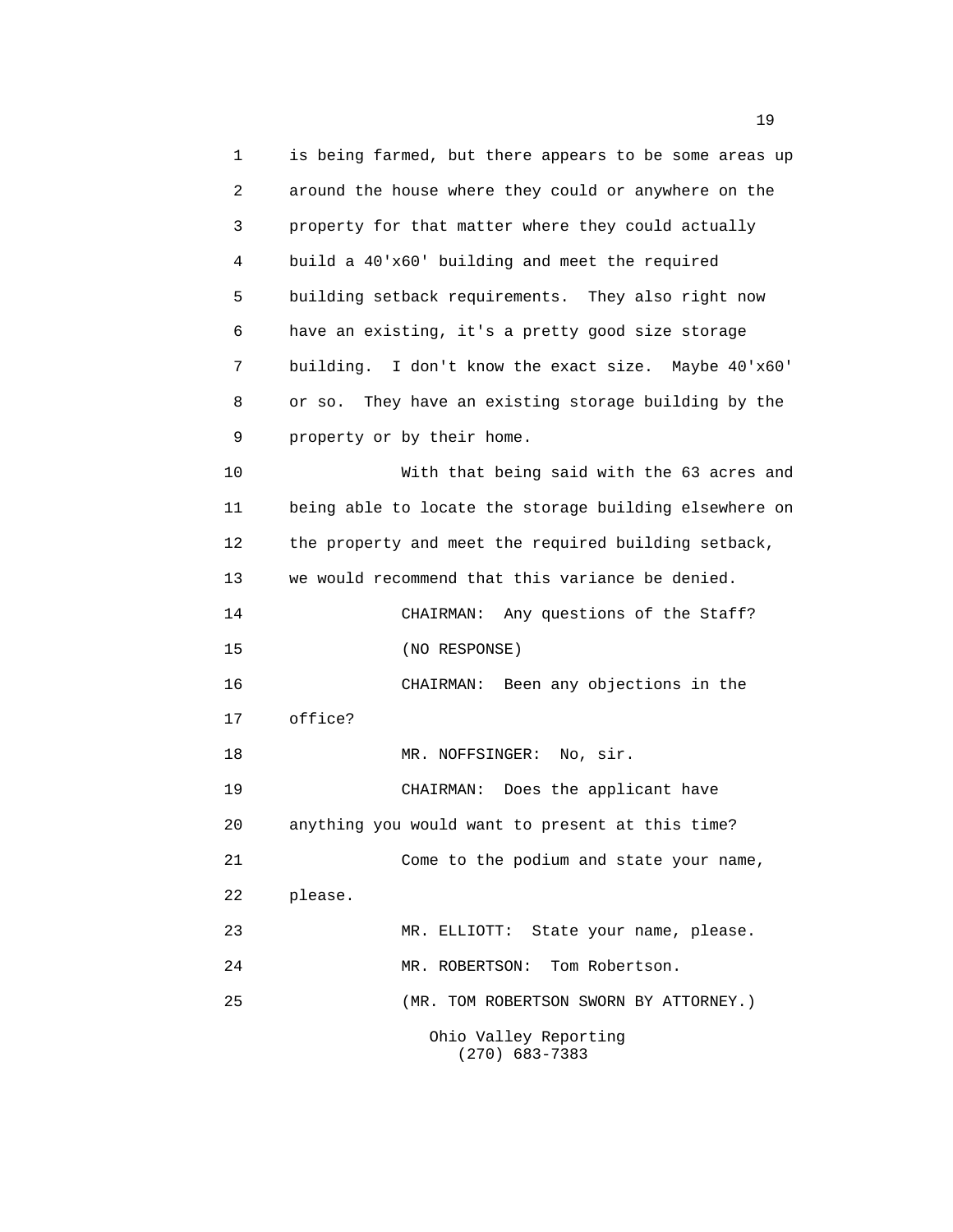1 MR. ROBERTSON: This is just an area that 2 I just have to keep mowed. It's just really the only 3 place that I want to put the building. I need a 4 building to put some stuff in. It's right close to 5 the road. I understand that. I have an easy access 6 into it. Really this is the only place I need to put 7 the building. I know I've got the 63 acres and I've 8 got another 24 acres across the road, but this is 9 where I want to put the building or I need the 10 building there. Thank you. 11 CHAIRMAN: Staff have any comments or 12 questions of the applicant? 13 MR. NOFFSINGER: No questions of the 14 applicant. Just to comment. 15 In terms of the building setback lines are 16 there to reserve, protect an area of open space so 17 that with future roadway improvements such as the 18 widening of Windy Hollow Road or relocation of 19 drainage ways or maintenance of drainage ways, that 20 there are not buildings, storage buildings, or could 21 be even homes, located in that area. Because if the 22 public had to go in and purchase right-of-way in the 23 future to widen say Windy Hollow Road or improve Windy 24 Hollow Road, they would have to go in and purchase a 25 building or relocate a building. The building setback

 Ohio Valley Reporting (270) 683-7383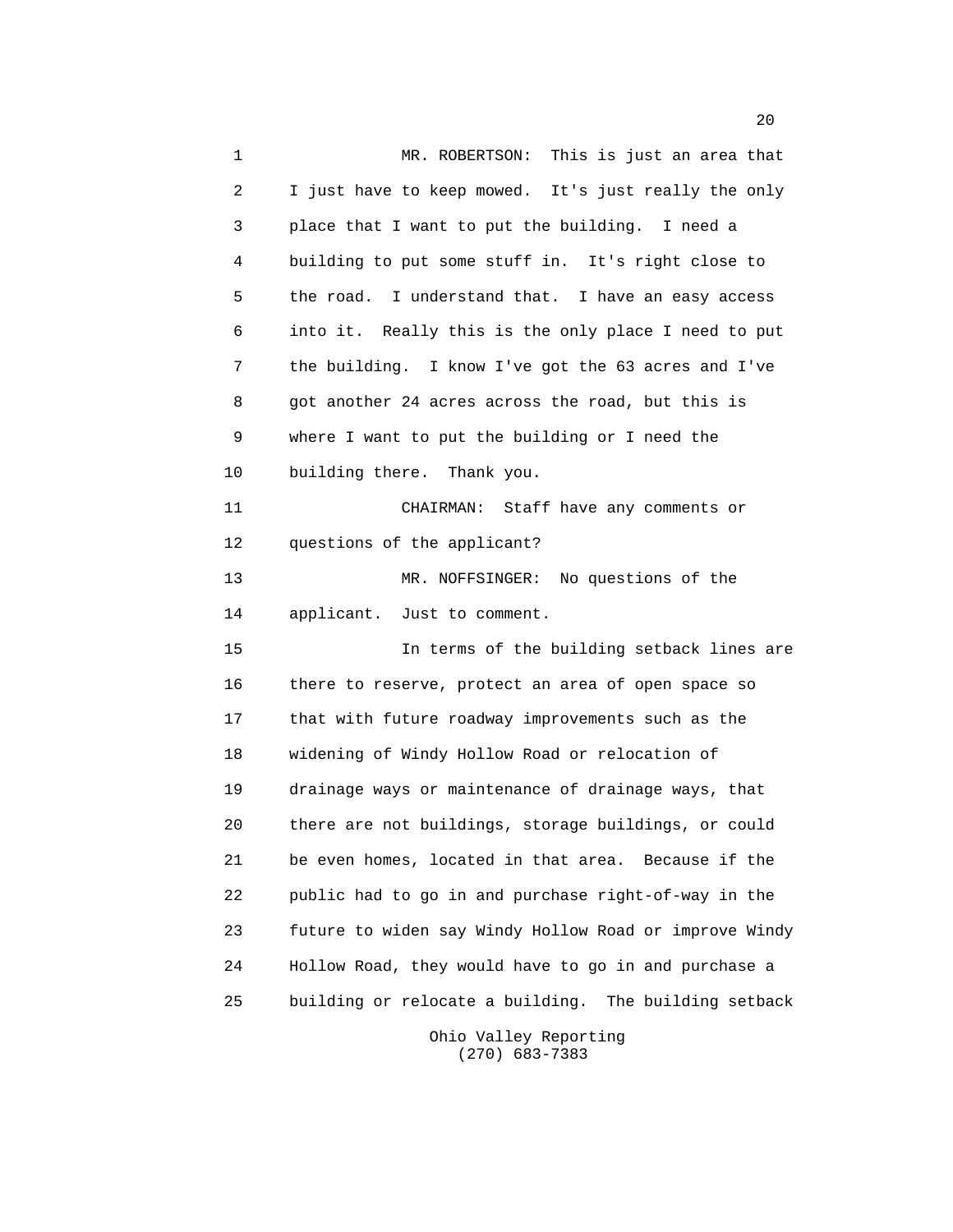1 lines are there to protect not only future roadway 2 improvement, but also the site visibility of motorist 3 both on Windy Hollow Road as well as folks coming in 4 and out of your driveway.

 5 There are other places on the property 6 where the building could be constructed. That's why 7 the Planning Staff is recommending that this variance 8 not be approved. I understand that you already have 9 one storage building I believe on the property. I'm 10 not sure exactly where that's located, but this 11 particular area for the building is pretty close to 12 the roadway. We're talking within 3 feet of the 13 right-of-way line. I can certainly see where that 14 could be a problem someday.

 15 Just one question of the applicant. What 16 would be the intended use of this particular building? 17 You've indicated storage.

 18 MR. ROBERTSON: Farm equipment. Tractor. 19 I've got a tractor. I want everything inside. I 20 would like to make a point.

 21 There's a bank there. This building will 22 not obstruct any vision of motorists going down 23 through there. The only thing in your future if they 24 want to widen the road, but I don't know that they 25 will ever do that in 100 years. The building would be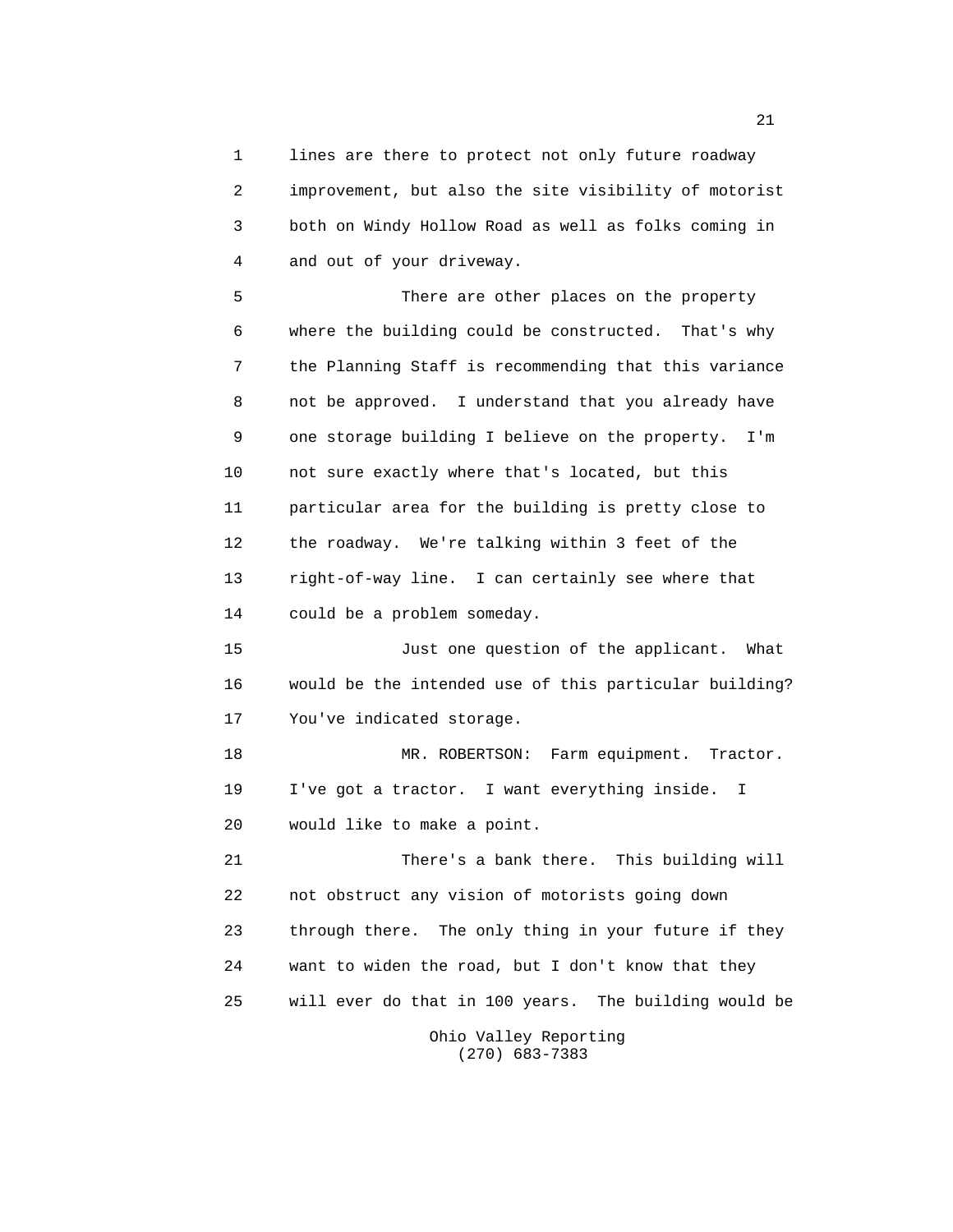1 back inside of where the existing bank is now. It 2 would not hinder anybody's vision. There's a little 3 bit of traffic on the road, but I don't see - - it 4 wouldn't hinder me getting in and out or anybody else. 5 That's the reason why I was wanting it there. 'It's 6 back inside the bank and it's just an area that all I 7 can do is keep it mowed. 8 MR. DYSINGER: I want to give you an 9 opportunity to give us some kind of compelling reason 10 why it should go there as opposed to elsewhere on the 11 land. Do you see what I'm saying, sir? You see what 12 I'm asking? In terms of using your property, reaching 13 the building, that sort of stuff. Is there any 14 compelling reason? 15 MR. ROBERTSON: I'm farming all the farm 16 land that's available for farming or got it in crop. 17 This is just a little space. A building would be well 18 suited for this area. 19 MR. DYSINGER: How big is the building? 20 MR. ROBERTSON: 40'x 60'. 21 MR. DYSINGER: That's all. 22 CHAIRMAN: Any other comments or questions 23 to the applicant? 24 MR. NOFFSINGER: Mr. Chairman, I would 25 state for the record that the Daviess County Fiscal Ohio Valley Reporting (270) 683-7383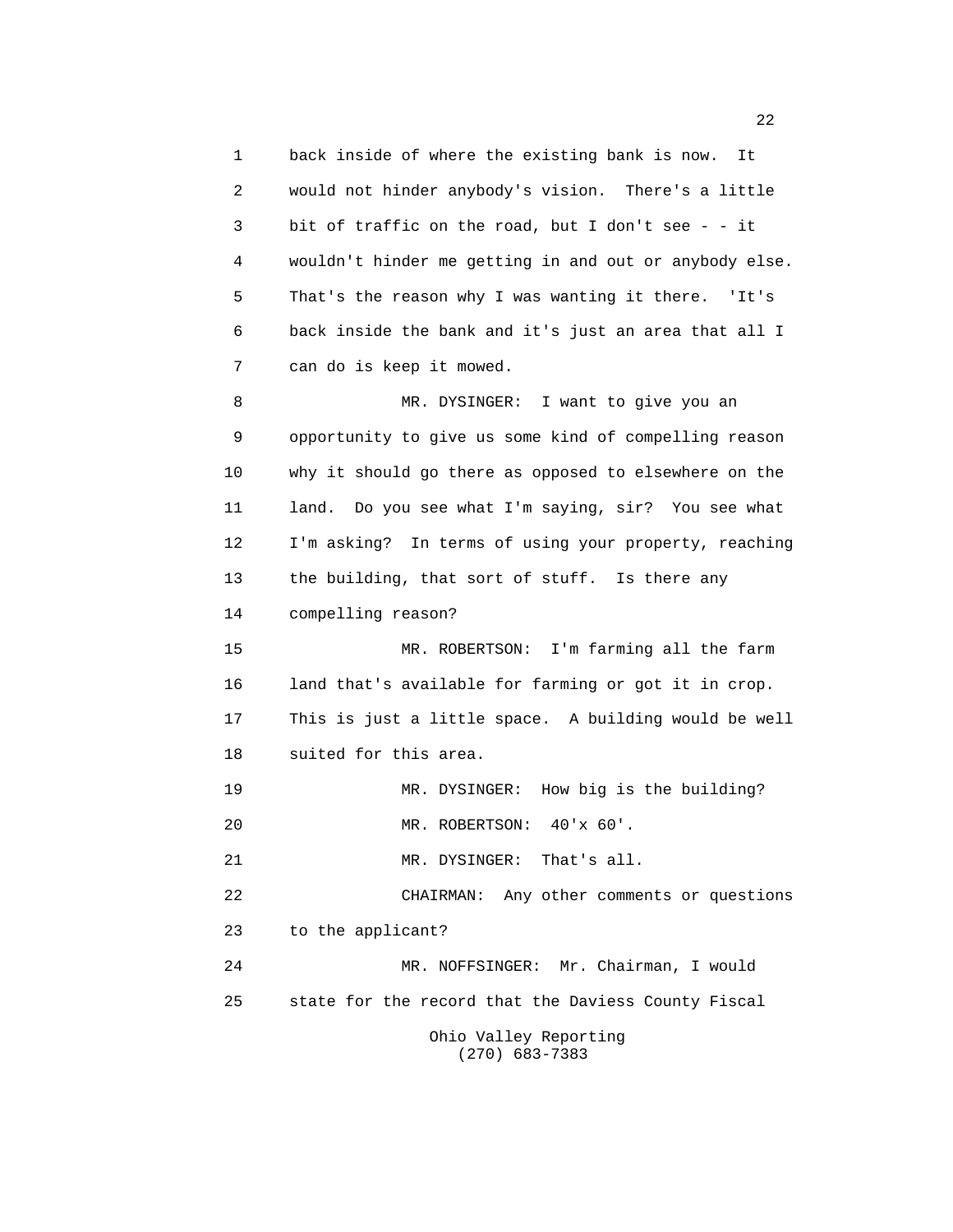1 Court pointed a task force back a few years ago to 2 take a look at land use within the community. One of 3 the recommendations they came back with was greater 4 setbacks along roadways to preserve these corridors 5 and to address future roadway improvements and make 6 sure that buildings were not located too close and 7 would be in the way of those right-of-way improvements 8 and cause an undue burden on the homeowner by having 9 to relocate those buildings. Granting of a variance 10 would be contrary to what is recommended in the 11 adopted Comprehensive Plan in terms of encouraging 12 setbacks that would preserve these areas. It 13 addresses future roadway improvements to make sure 14 that buildings aren't in the way of making necessary 15 improvements for the public. I understand this 16 gentleman's concern that he has a piece of property 17 there that he can't do anything with other than mow 18 it. The same can be said for any piece of property in 19 Daviess County. 20 MR. ROBERTSON: I've got a tobacco barn 21 that's probably within 30 feet of the road, but it's 22 on 1514. It's been there for 100 years.

23 CHAIRMAN: That would be grandfathered in.

24 MR. ROBERTSON: Sure.

 25 MR. NOFFSINGER: My point in that was that Ohio Valley Reporting (270) 683-7383

23 and 23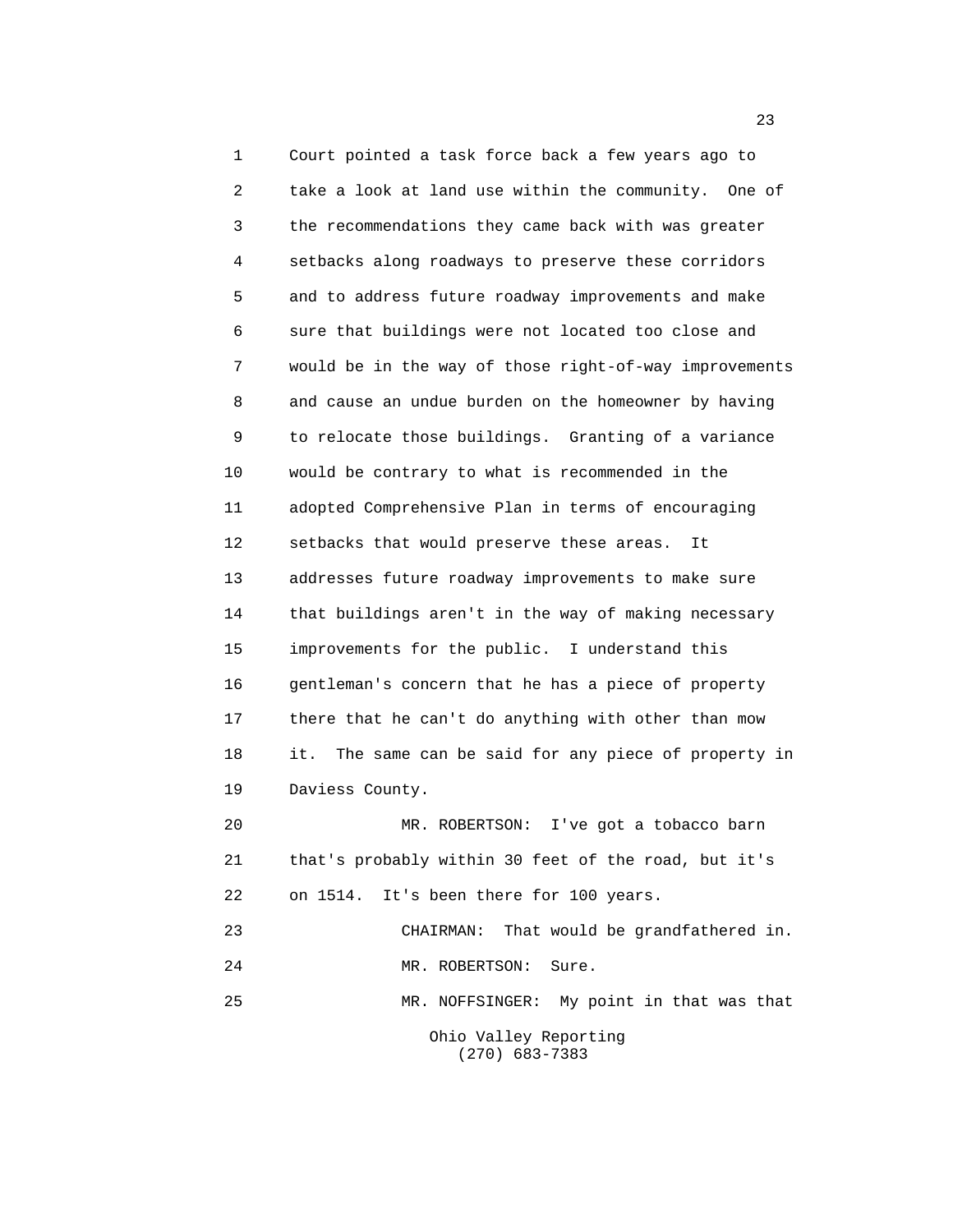1 there is a recognition in the community that perhaps 2 even the setbacks we have in place today are not great 3 enough. I feel that they are. I feel that we do have 4 adequate setbacks in place to protect these roadways 5 for future development because the policy in this 6 community pretty much is it's a progrowth policy that 7 states if you have say three quarters to an acres of 8 land and the proper amount of road frontage you can go 9 out and construct a lot and build a home. Setbacks 10 are there to allow that type of development to 11 continue now and in the future so that at least we can 12 go in and as that development warrants we can go in 13 and make those roadway improvements. I think the 14 board, if they're looking for a compelling reason, I 15 don't believe you have it here in terms of this being 16 a vacant piece of land that you're not doing anything 17 with. Because, again, the same could be said for any 18 piece of property in Daviess County that want to be 19 used for something other than a lawn. 20 MR. ROBERTSON: Fair enough. 21 CHAIRMAN: That would be within three foot 22 of the roadway. 23 MR. NOFFSINGER: Within three feet of the 24 right-of-way. Actually pavement it would be further 25 than that that.

> Ohio Valley Reporting (270) 683-7383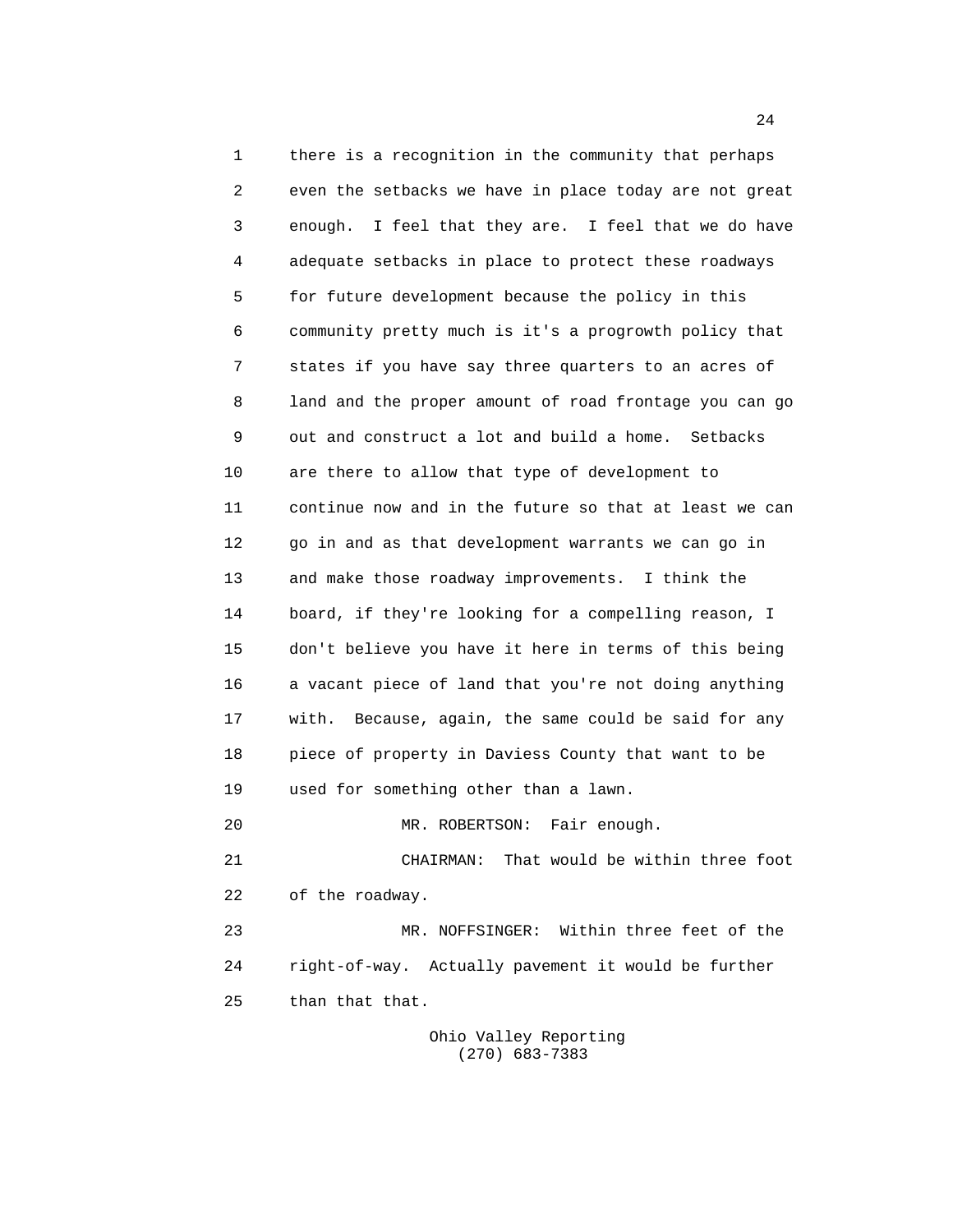| $\mathbf 1$ | CHAIRMAN: Board have any comments or                   |
|-------------|--------------------------------------------------------|
| 2           | questions or feelings at this time?                    |
| 3           | (NO RESPONSE)                                          |
| 4           | CHAIRMAN: Hearing none entertain a motion              |
| 5           | to dispose of the item.                                |
| 6           | MS. DIXON: Move to deny the variance                   |
| 7           | request because it's contrary to recommendations of    |
| 8           | the Comprehensive Plan based upon findings that it     |
| 9           | would alter the essential character of the general     |
| 10          | vicinity and would allow an unreasonable circumvention |
| 11          | of the requirements of the zoning regulations.         |
| 12          | CHAIRMAN: Is there a second?                           |
| 13          | MR. MILLER: Second.                                    |
| 14          | CHAIRMAN: A motion has been made and a                 |
| 15          | second. Any other comments from the board?             |
| 16          | (NO RESPONSE)                                          |
| 17          | CHAIRMAN: Staff have anything else you                 |
| 18          | want to bring up?                                      |
| 19          | MR. NOFFSINGER: No, sir.                               |
| 20          | CHAIRMAN: You have anything else you                   |
| 21          | would like to comment?                                 |
| 22          | MR. ROBERTSON: No, sir.                                |
| 23          | CHAIRMAN: All in favor raise your right                |
| 24          | hand.                                                  |
| 25          | (ALL BOARD MEMBERS PRESENT RESPONDED AYE.)             |
|             | Ohio Valley Reporting<br>$(270)$ 683-7383              |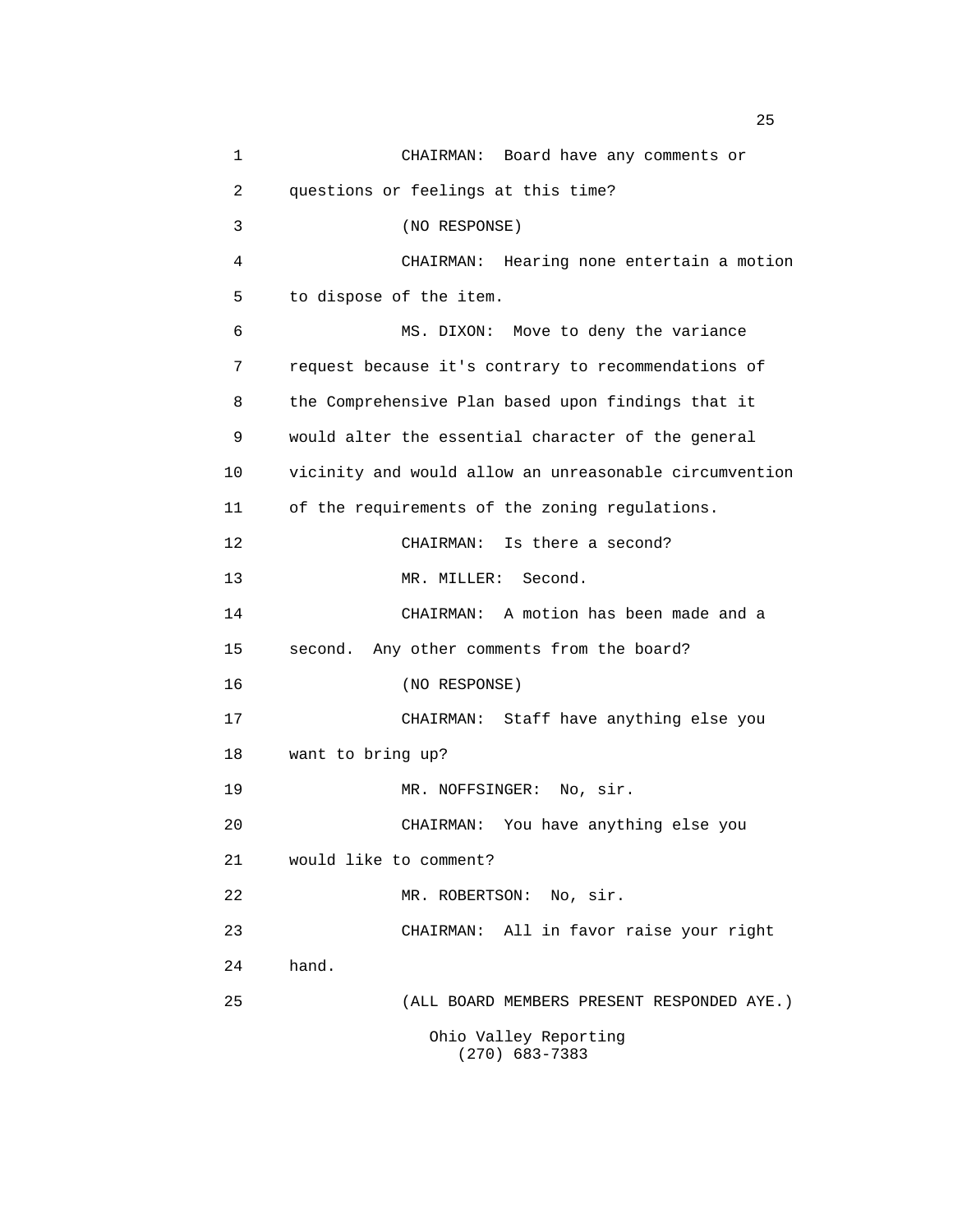| 1              |           | CHAIRMAN: Motion carries.                             |
|----------------|-----------|-------------------------------------------------------|
| $\overline{c}$ |           | Before we entertain the next motion, want             |
| 3              |           | to wish each one of you a Merry Christmas and a Happy |
| 4              | New Year. |                                                       |
| 5              |           | We're ready for one final motion.                     |
| 6              |           | MS. DIXON: Move to adjourn.                           |
| 7              |           | MR. MILLER: Second.                                   |
| 8              |           | CHAIRMAN: All in favor raise your right               |
| 9              | hand.     |                                                       |
| 10             |           | (ALL BOARD MEMBERS PRESENT RESPONDED AYE.)            |
| 11             |           | CHAIRMAN: We are adjourned.                           |
| 12             |           |                                                       |
| 13             |           |                                                       |
| 14             |           |                                                       |
| 15             |           |                                                       |
| 16             |           |                                                       |
| 17             |           |                                                       |
| 18             |           |                                                       |
| 19             |           |                                                       |
| 20             |           |                                                       |
| 21             |           |                                                       |
| 22             |           |                                                       |
| 23             |           |                                                       |
| 24             |           |                                                       |
| 25             |           |                                                       |
|                |           | Ohio Valley Reporting                                 |

(270) 683-7383